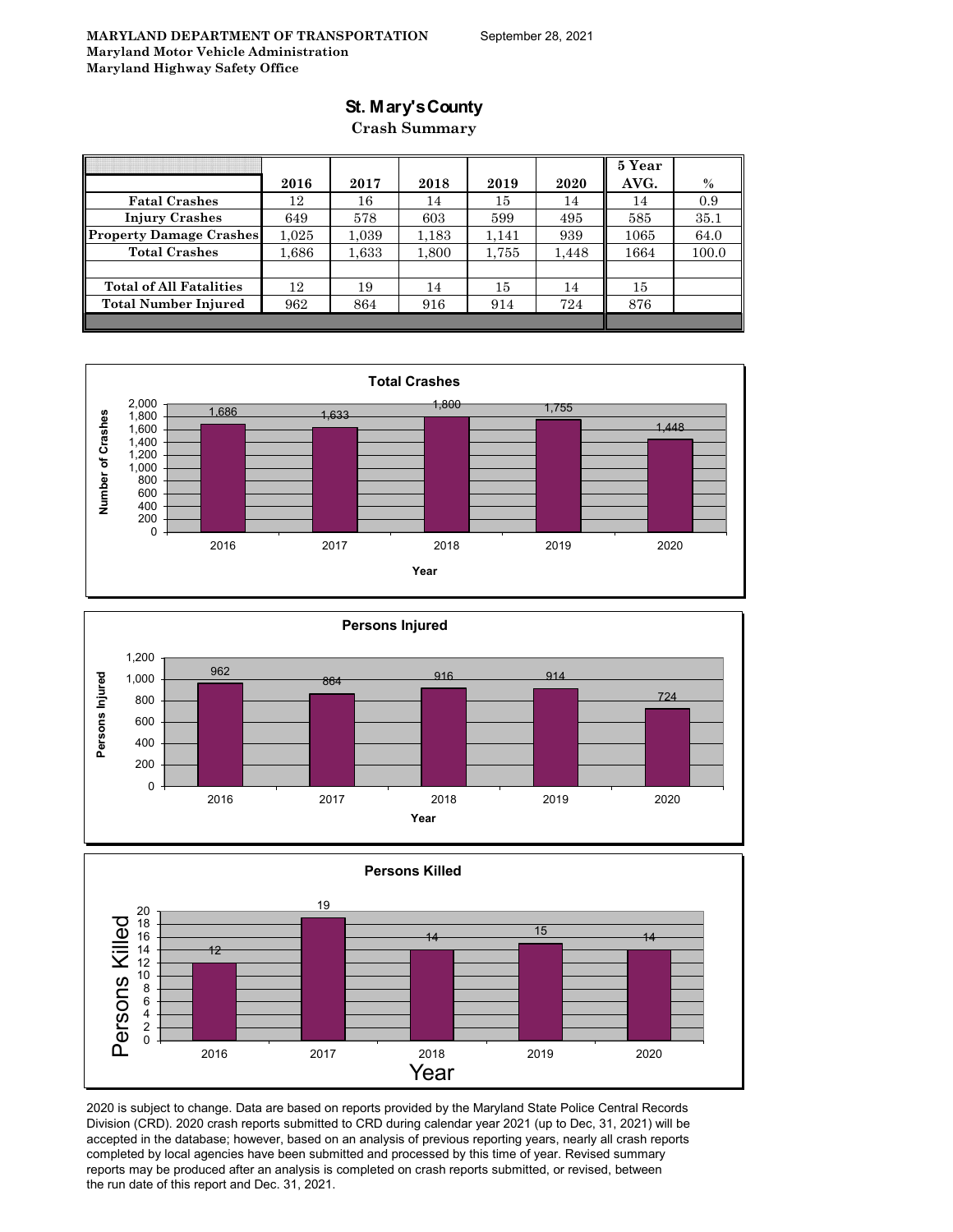| Route Type             | 2016             | 2017             | 2018             | 2019                    | 2020             | AVG.             | $\%$          |
|------------------------|------------------|------------------|------------------|-------------------------|------------------|------------------|---------------|
| <b>IS</b>              | $\mathbf{0}$     | $\mathbf{0}$     | $\mathbf{0}$     | $\overline{0}$          | $\overline{0}$   | $\boldsymbol{0}$ | 0.0           |
| <b>US</b>              | $\overline{0}$   | $\overline{0}$   | $\mathbf{0}$     | $\overline{0}$          | $\Omega$         | $\overline{0}$   | 0.0           |
| <b>MD</b>              | 1,069            | 1,105            | 1,232            | 1,166                   | 972              | 1109             | 66.6          |
| $\bf CO$               | 323              | 335              | 374              | 395                     | 299              | 345              | 20.7          |
| MU                     | $\overline{4}$   | 5                | $\overline{2}$   | $\overline{2}$          | 5                | $\sqrt{4}$       | 0.2           |
| GV                     | $\overline{0}$   | $\boldsymbol{0}$ | $\boldsymbol{0}$ | $\mathbf{0}$            | $\boldsymbol{0}$ | $\mathbf{0}$     | 0.0           |
| SR                     | $\boldsymbol{0}$ | $\boldsymbol{0}$ | $\boldsymbol{0}$ | $\overline{0}$          | $\mathbf{1}$     | $\boldsymbol{0}$ | 0.0           |
| <b>OP</b>              | 3                | $\overline{4}$   | $\sqrt{2}$       | $\overline{4}$          | $\bf 5$          | $\overline{4}$   | 0.2           |
| Balto. City CY         | $\overline{0}$   | $\boldsymbol{0}$ | $\overline{0}$   | $\overline{0}$          | $\overline{0}$   | $\overline{0}$   | 0.0           |
| <b>Parking Lots</b>    | 106              | 87               | 100              | 101                     | 83               | 95               | 5.7           |
| Unknown                | 181              | 97               | 90               | 87                      | 83               | 108              | 6.5           |
| <b>Total Crashes</b>   | 1,686            | 1,633            | 1,800            | 1,755                   | 1,448            | 1664             | 100.0         |
|                        |                  |                  |                  |                         |                  |                  |               |
|                        |                  |                  |                  |                         |                  |                  |               |
| <b>Route Type</b>      | 2016             | 2017             | 2018             | 2019                    | 2020             | AVG.             | $\frac{0}{0}$ |
| <b>IS</b>              | $\overline{0}$   | $\overline{0}$   | $\mathbf{0}$     | $\mathbf{0}$            | $\overline{0}$   | $\mathbf{0}$     | 0.0           |
| <b>US</b>              | $\overline{0}$   | $\mathbf{0}$     | $\boldsymbol{0}$ | $\mathbf{0}$            | $\overline{0}$   | $\boldsymbol{0}$ | 0.0           |
| MD                     | 443              | 411              | 454              | 438                     | 366              | 422              | 72.2          |
| CO                     | 131              | 117              | 114              | 122                     | 97               | 116              | 19.9          |
| MU                     | $\,3$            | $\,2$            | $\mathbf{1}$     | $\mathbf{1}$            | $\mathbf{0}$     | $\mathbf{1}$     | 0.2           |
| GV                     | $\mathbf{0}$     | $\mathbf{0}$     | $\boldsymbol{0}$ | $\mathbf{0}$            | $\overline{0}$   | $\boldsymbol{0}$ | 0.0           |
| $\mathbf{SR}$          | $\boldsymbol{0}$ | $\mathbf{0}$     | $\boldsymbol{0}$ | $\overline{0}$          | $\boldsymbol{0}$ | $\boldsymbol{0}$ | 0.0           |
| <b>OP</b>              | $\mathbf{1}$     | $\boldsymbol{0}$ | $\mathbf{1}$     | $\boldsymbol{0}$        | $\sqrt{2}$       | $\mathbf{1}$     | 0.1           |
| Balto. City CY         | $\mathbf{0}$     | $\boldsymbol{0}$ | $\boldsymbol{0}$ | $\mathbf{0}$            | $\boldsymbol{0}$ | $\boldsymbol{0}$ | 0.0           |
| <b>Parking Lots</b>    | 14               | 14               | 12               | 18                      | 10               | 14               | 2.3           |
| Unknown                | $57\,$           | 34               | 21               | $20\,$                  | $20\,$           | 30               | $5.2\,$       |
| <b>Injury Crashes</b>  | 649              | 578              | 603              | 599                     | 495              | 585              | 100.0         |
|                        |                  |                  |                  |                         |                  |                  |               |
|                        |                  |                  |                  |                         |                  |                  |               |
| <b>Route Type</b>      | 2016             | 2017             | 2018             | 2019                    | 2020             | AVG.             | $\%$          |
| IS                     | $\mathbf{0}$     | $\mathbf{0}$     | $\boldsymbol{0}$ | $\mathbf{0}$            | $\mathbf{0}$     | $\boldsymbol{0}$ | 0.0           |
| <b>US</b>              | $\boldsymbol{0}$ | $\boldsymbol{0}$ | $\boldsymbol{0}$ | $\mathbf{0}$            | $\boldsymbol{0}$ | $\boldsymbol{0}$ | 0.0           |
| <b>MD</b>              | $10\,$           | $14\,$           | 10               | $10\,$                  | $12\,$           | 11               | 78.9          |
| $\bf CO$               | $\overline{2}$   | $\overline{2}$   | $\overline{4}$   | $\overline{\mathbf{4}}$ | $\overline{2}$   | $\sqrt{3}$       | 19.7          |
| MU                     | $\boldsymbol{0}$ | $\boldsymbol{0}$ | $\boldsymbol{0}$ | $\boldsymbol{0}$        | $\boldsymbol{0}$ | $\boldsymbol{0}$ | $0.0\,$       |
| $\mathbf{G}\mathbf{V}$ | $\boldsymbol{0}$ | $\boldsymbol{0}$ | $\boldsymbol{0}$ | $\boldsymbol{0}$        | $\boldsymbol{0}$ | $\boldsymbol{0}$ | $0.0\,$       |
| $\mathbf{SR}$          | $\boldsymbol{0}$ | $\boldsymbol{0}$ | $\boldsymbol{0}$ | $\boldsymbol{0}$        | $\boldsymbol{0}$ | $\boldsymbol{0}$ | $0.0\,$       |
| <b>OP</b>              | $\boldsymbol{0}$ | $\boldsymbol{0}$ | $\boldsymbol{0}$ | $\,1\,$                 | $\boldsymbol{0}$ | $\mathbf{0}$     | $1.4\,$       |
| Balto. City CY         | $\boldsymbol{0}$ | $\mathbf{0}$     | $\boldsymbol{0}$ | $\boldsymbol{0}$        | $\boldsymbol{0}$ | $\boldsymbol{0}$ | 0.0           |
| Parking Lots           | $\boldsymbol{0}$ | $\mathbf{0}$     | $\boldsymbol{0}$ | $\boldsymbol{0}$        | $\boldsymbol{0}$ | $\boldsymbol{0}$ | $0.0\,$       |
| Unknown                | $\boldsymbol{0}$ | $\boldsymbol{0}$ | $\boldsymbol{0}$ | $\boldsymbol{0}$        | $\boldsymbol{0}$ | $\boldsymbol{0}$ | $0.0\,$       |
| <b>Fatal Crashes</b>   | $12\,$           | $16\,$           | $14\,$           | $15\,$                  | $14\,$           | $14\,$           | 100.0         |

# **St. Mary's County**

**Route Type**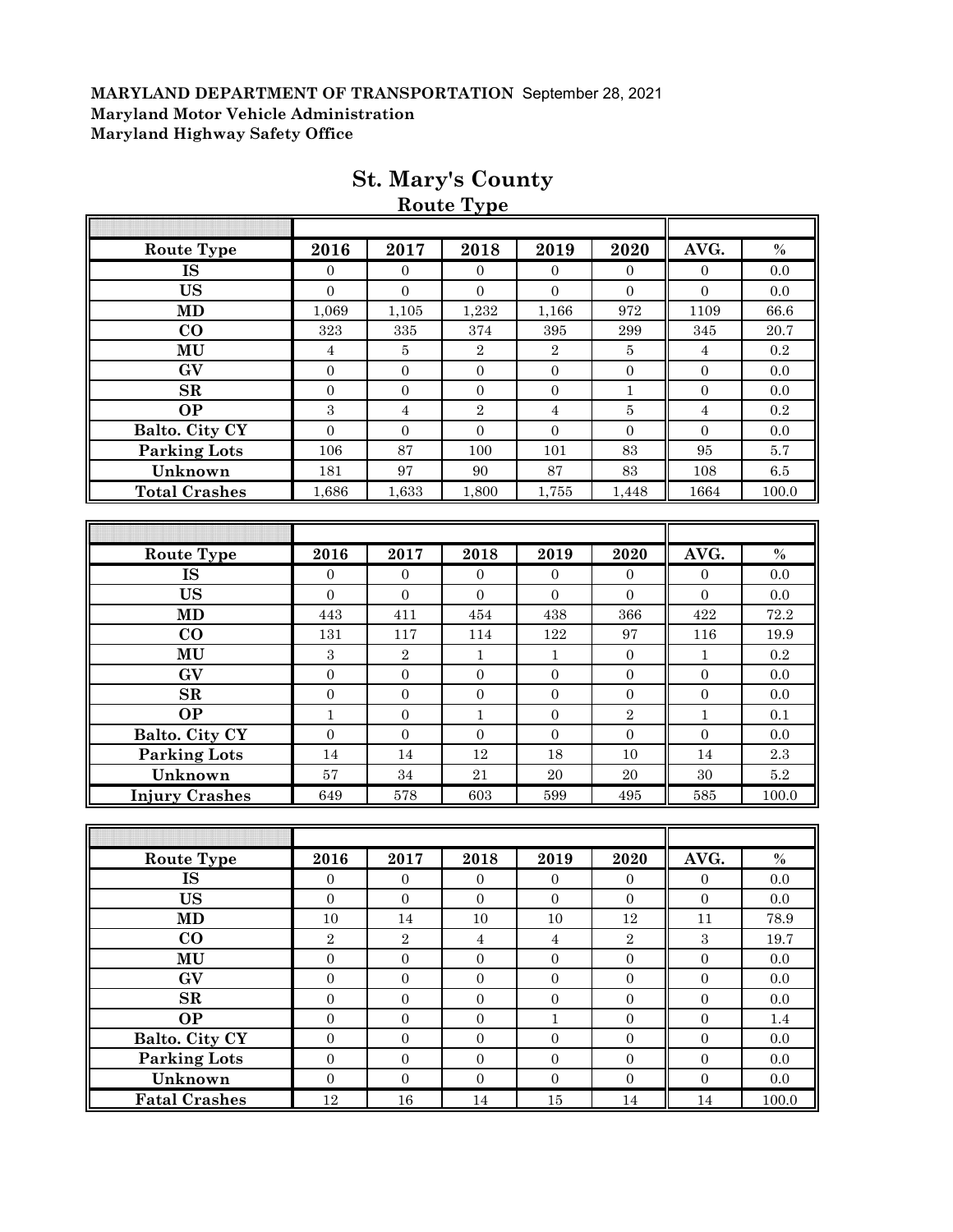#### **St. Mary's County**

|                       |                  |                  | County           |                |                |                  |               |
|-----------------------|------------------|------------------|------------------|----------------|----------------|------------------|---------------|
|                       |                  |                  |                  |                |                |                  |               |
| County                | 2016             | 2017             | 2018             | 2019           | 2020           | AVG.             | $\%$          |
| Allegany              | $\overline{0}$   | $\overline{0}$   | 0                | 0              | 0              | 0                | 0.0           |
| Anne Arundel          | $\overline{0}$   | $\overline{0}$   | $\overline{0}$   | $\overline{0}$ | $\overline{0}$ | $\overline{0}$   | 0.0           |
| <b>Baltimore</b>      | $\overline{0}$   | $\overline{0}$   | $\overline{0}$   | $\overline{0}$ | $\overline{0}$ | $\overline{0}$   | 0.0           |
| Calvert               | $\theta$         | $\overline{0}$   | $\overline{0}$   | $\theta$       | $\overline{0}$ | $\overline{0}$   | 0.0           |
| Caroline              | $\overline{0}$   | $\mathbf{0}$     | $\boldsymbol{0}$ | $\mathbf{0}$   | $\mathbf{0}$   | $\mathbf{0}$     | 0.0           |
| Carroll               | $\mathbf{0}$     | $\mathbf{0}$     | $\bf{0}$         | 0              | 0              | $\mathbf{0}$     | 0.0           |
| Cecil                 | $\overline{0}$   | $\overline{0}$   | $\overline{0}$   | $\overline{0}$ | $\overline{0}$ | $\overline{0}$   | 0.0           |
| Charles               | $\overline{0}$   | $\overline{0}$   | $\boldsymbol{0}$ | $\overline{0}$ | $\overline{0}$ | $\overline{0}$   | 0.0           |
| Dorchester            | $\overline{0}$   | $\overline{0}$   | $\overline{0}$   | $\overline{0}$ | $\overline{0}$ | $\overline{0}$   | 0.0           |
| Frederick             | $\mathbf{0}$     | $\mathbf{0}$     | $\boldsymbol{0}$ | $\mathbf{0}$   | $\mathbf{0}$   | $\boldsymbol{0}$ | 0.0           |
| Garrett               | $\overline{0}$   | $\overline{0}$   | $\overline{0}$   | $\overline{0}$ | 0              | $\overline{0}$   | 0.0           |
| Harford               | $\overline{0}$   | $\overline{0}$   | $\overline{0}$   | $\overline{0}$ | $\overline{0}$ | $\overline{0}$   | 0.0           |
| Howard                | $\overline{0}$   | $\mathbf{0}$     | $\mathbf{0}$     | $\overline{0}$ | $\overline{0}$ | $\boldsymbol{0}$ | 0.0           |
| Kent                  | $\overline{0}$   | $\overline{0}$   | $\overline{0}$   | $\overline{0}$ | $\overline{0}$ | $\overline{0}$   | 0.0           |
| Montgomery            | $\boldsymbol{0}$ | $\boldsymbol{0}$ | $\boldsymbol{0}$ | $\mathbf{0}$   | $\mathbf{0}$   | $\boldsymbol{0}$ | 0.0           |
| Prince George's       | $\overline{0}$   | $\overline{0}$   | $\overline{0}$   | $\overline{0}$ | $\overline{0}$ | $\overline{0}$   | 0.0           |
| Queen Anne's          | $\overline{0}$   | $\overline{0}$   | $\overline{0}$   | $\overline{0}$ | $\overline{0}$ | $\overline{0}$   | 0.0           |
| St. Mary's            | 1,686            | 1,633            | 1,800            | 755<br>1,      | 1,448          | 1,664            | 100.0         |
| Somerset              | $\boldsymbol{0}$ | $\mathbf{0}$     | $\boldsymbol{0}$ | 0              | 0              | $\boldsymbol{0}$ | 0.0           |
| Talbot                | $\mathbf{0}$     | $\mathbf{0}$     | $\boldsymbol{0}$ | $\mathbf{0}$   | $\mathbf{0}$   | $\boldsymbol{0}$ | 0.0           |
| Washington            | $\overline{0}$   | $\overline{0}$   | $\overline{0}$   | $\overline{0}$ | $\overline{0}$ | $\overline{0}$   | 0.0           |
| Wicomico              | $\overline{0}$   | $\overline{0}$   | $\overline{0}$   | $\overline{0}$ | 0              | $\overline{0}$   | 0.0           |
| Worcester             | $\overline{0}$   | $\overline{0}$   | $\overline{0}$   | $\overline{0}$ | $\overline{0}$ | $\overline{0}$   | 0.0           |
| <b>Baltimore City</b> | $\overline{0}$   | $\boldsymbol{0}$ | $\boldsymbol{0}$ | $\overline{0}$ | $\overline{0}$ | $\overline{0}$   | 0.0           |
| <b>Total Crashes</b>  | 686<br>1         | 633<br>1         | 800<br>1.        | 755<br>1       | 448<br>1       | 1,664            | 100.0         |
|                       |                  |                  |                  |                |                |                  |               |
|                       |                  |                  |                  |                |                |                  |               |
|                       |                  |                  |                  |                |                |                  |               |
| County                | 2016             | 2017             | 2018             | 2019           | 2020           | AVG.             | $\frac{0}{2}$ |
| Allegany              | $\overline{0}$   | $\overline{0}$   | $\overline{0}$   | $\overline{0}$ | $\overline{0}$ | $\overline{0}$   | 0.0           |
| Anne Arundel          | $\boldsymbol{0}$ | $\boldsymbol{0}$ | $\boldsymbol{0}$ | $\mathbf{0}$   | $\mathbf{0}$   | $\boldsymbol{0}$ | 0.0           |
| <b>Baltimore</b>      | $\overline{0}$   | $\overline{0}$   | $\overline{0}$   | $\overline{0}$ | $\overline{0}$ | $\overline{0}$   | 0.0           |
| Calvert               | $\mathbf{0}$     | $\mathbf{0}$     | $\mathbf{0}$     | $\mathbf{0}$   | 0              | $\boldsymbol{0}$ | 0.0           |
| Caroline              | $\theta$         | $\theta$         | $\theta$         | $\theta$       | $\theta$       | $\overline{0}$   | 0.0           |
| Carroll               | $\overline{0}$   | $\overline{0}$   | $\overline{0}$   | $\overline{0}$ | $\overline{0}$ | $\overline{0}$   | 0.0           |
| Cecil                 | $\mathbf{0}$     | $\mathbf{0}$     | $\mathbf{0}$     | $\mathbf{0}$   | $\mathbf{0}$   | $\boldsymbol{0}$ | 0.0           |
| Charles               | $\overline{0}$   | $\overline{0}$   | $\overline{0}$   | $\overline{0}$ | $\overline{0}$ | $\overline{0}$   | 0.0           |
| Dorchester            | $\mathbf{0}$     | $\mathbf{0}$     | $\boldsymbol{0}$ | $\bf{0}$       | 0              | $\boldsymbol{0}$ | 0.0           |
| Frederick             | $\theta$         | $\theta$         | $\theta$         | $\theta$       | $\theta$       | $\overline{0}$   | 0.0           |
| Garrett               | $\overline{0}$   | $\overline{0}$   | $\overline{0}$   | $\overline{0}$ | $\overline{0}$ | $\overline{0}$   | 0.0           |
| Harford               | $\mathbf{0}$     | $\mathbf{0}$     | $\boldsymbol{0}$ | $\overline{0}$ | $\overline{0}$ | $\overline{0}$   | 0.0           |
| Howard                | $\overline{0}$   | $\overline{0}$   | $\mathbf{0}$     | $\overline{0}$ | $\overline{0}$ | $\overline{0}$   | 0.0           |
| Kent                  | $\mathbf{0}$     | 0                | $\mathbf{0}$     | $\bf{0}$       | 0              | 0                | 0.0           |
| Montgomery            | $\overline{0}$   | $\overline{0}$   | $\overline{0}$   | $\theta$       | $\theta$       | $\theta$         | 0.0           |
| Prince George's       | $\overline{0}$   | $\overline{0}$   | $\boldsymbol{0}$ | $\overline{0}$ | $\overline{0}$ | $\overline{0}$   | 0.0           |
| Queen Anne's          | $\overline{0}$   | $\overline{0}$   | $\overline{0}$   | $\overline{0}$ | $\overline{0}$ | $\overline{0}$   | 0.0           |
| St. Mary's            | 649              | 578              | 603              | 599            | 495            | 585              | 100.0         |
| Somerset              | 0                | 0                | 0                | 0              | 0              | 0                | 0.0           |
| Talbot                | $\overline{0}$   | $\overline{0}$   | $\overline{0}$   | $\overline{0}$ | $\overline{0}$ | $\overline{0}$   | 0.0           |
| Washington            | $\boldsymbol{0}$ | $\mathbf{0}$     | $\boldsymbol{0}$ | $\overline{0}$ | $\mathbf{0}$   | $\boldsymbol{0}$ | 0.0           |
| Wicomico              | $\overline{0}$   | $\overline{0}$   | $\overline{0}$   | $\overline{0}$ | $\overline{0}$ | $\overline{0}$   | 0.0           |
| Worcester             | $\overline{0}$   | $\mathbf{0}$     | $\boldsymbol{0}$ | $\mathbf{0}$   | $\overline{0}$ | $\boldsymbol{0}$ | 0.0           |
| <b>Baltimore City</b> | $\theta$         | $\theta$         | $\Omega$         | $\theta$       | $\theta$       | $\theta$         | 0.0           |
| <b>Injury Crashes</b> | 649              | 578              | 603              | 599            | 495            | 585              | 100.0         |

| County                | 2016           | 2017           | 2018     | 2019     | 2020           | AVG.           | $\%$  |
|-----------------------|----------------|----------------|----------|----------|----------------|----------------|-------|
| Allegany              | $\Omega$       | $\Omega$       | $\Omega$ | $\Omega$ | $\Omega$       | $\Omega$       | 0.0   |
| Anne Arundel          | $\overline{0}$ | $\theta$       | $\theta$ | $\theta$ | $\Omega$       | $\theta$       | 0.0   |
| <b>Baltimore</b>      | $\theta$       | $\theta$       | $\theta$ | $\theta$ | $\theta$       | $\Omega$       | 0.0   |
| Calvert               | $\overline{0}$ | $\overline{0}$ | $\theta$ | $\theta$ | $\overline{0}$ | $\Omega$       | 0.0   |
| Caroline              | $\theta$       | $\theta$       | $\theta$ | $\theta$ | $\Omega$       | $\Omega$       | 0.0   |
| Carroll               | $\overline{0}$ | $\theta$       | $\theta$ | $\theta$ | $\theta$       | $\Omega$       | 0.0   |
| Cecil                 | $\theta$       | $\theta$       | $\theta$ | $\theta$ | $\theta$       | $\Omega$       | 0.0   |
| <b>Charles</b>        | $\overline{0}$ | $\theta$       | $\theta$ | $\theta$ | $\Omega$       | $\theta$       | 0.0   |
| Dorchester            | $\theta$       | $\theta$       | $\theta$ | $\theta$ | $\theta$       | $\Omega$       | 0.0   |
| Frederick             | $\overline{0}$ | $\theta$       | $\theta$ | $\Omega$ | $\Omega$       | $\overline{0}$ | 0.0   |
| Garrett               | $\theta$       | $\theta$       | $\theta$ | $\theta$ | $\Omega$       | $\theta$       | 0.0   |
| Harford               | $\theta$       | $\theta$       | $\theta$ | $\theta$ | $\theta$       | $\Omega$       | 0.0   |
| Howard                | $\theta$       | $\Omega$       | $\theta$ | $\theta$ | $\Omega$       | $\Omega$       | 0.0   |
| Kent                  | $\overline{0}$ | $\theta$       | $\theta$ | $\theta$ | $\theta$       | $\Omega$       | 0.0   |
| Montgomery            | $\overline{0}$ | $\theta$       | $\theta$ | $\theta$ | $\Omega$       | $\theta$       | 0.0   |
| Prince George's       | $\theta$       | $\theta$       | $\theta$ | $\theta$ | $\theta$       | $\theta$       | 0.0   |
| Queen Anne's          | $\theta$       | $\theta$       | $\theta$ | $\theta$ | $\Omega$       | $\Omega$       | 0.0   |
| St. Mary's            | 12             | 16             | 14       | 15       | 14             | 14             | 100.0 |
| <b>Somerset</b>       | $\theta$       | $\theta$       | $\theta$ | $\Omega$ | $\Omega$       | $\Omega$       | 0.0   |
| Talbot                | $\theta$       | $\theta$       | $\theta$ | $\theta$ | $\Omega$       | $\theta$       | 0.0   |
| Washington            | $\theta$       | $\theta$       | $\theta$ | $\theta$ | $\theta$       | $\Omega$       | 0.0   |
| Wicomico              | $\overline{0}$ | $\theta$       | $\theta$ | $\theta$ | $\theta$       | $\Omega$       | 0.0   |
| Worcester             | $\theta$       | $\theta$       | $\theta$ | $\theta$ | $\Omega$       | $\theta$       | 0.0   |
| <b>Baltimore City</b> | $\theta$       | $\Omega$       | $\theta$ | $\theta$ | $\theta$       | $\Omega$       | 0.0   |
| <b>Fatal Crashes</b>  | 12             | 16             | 14       | 15       | 14             | 14             | 100.0 |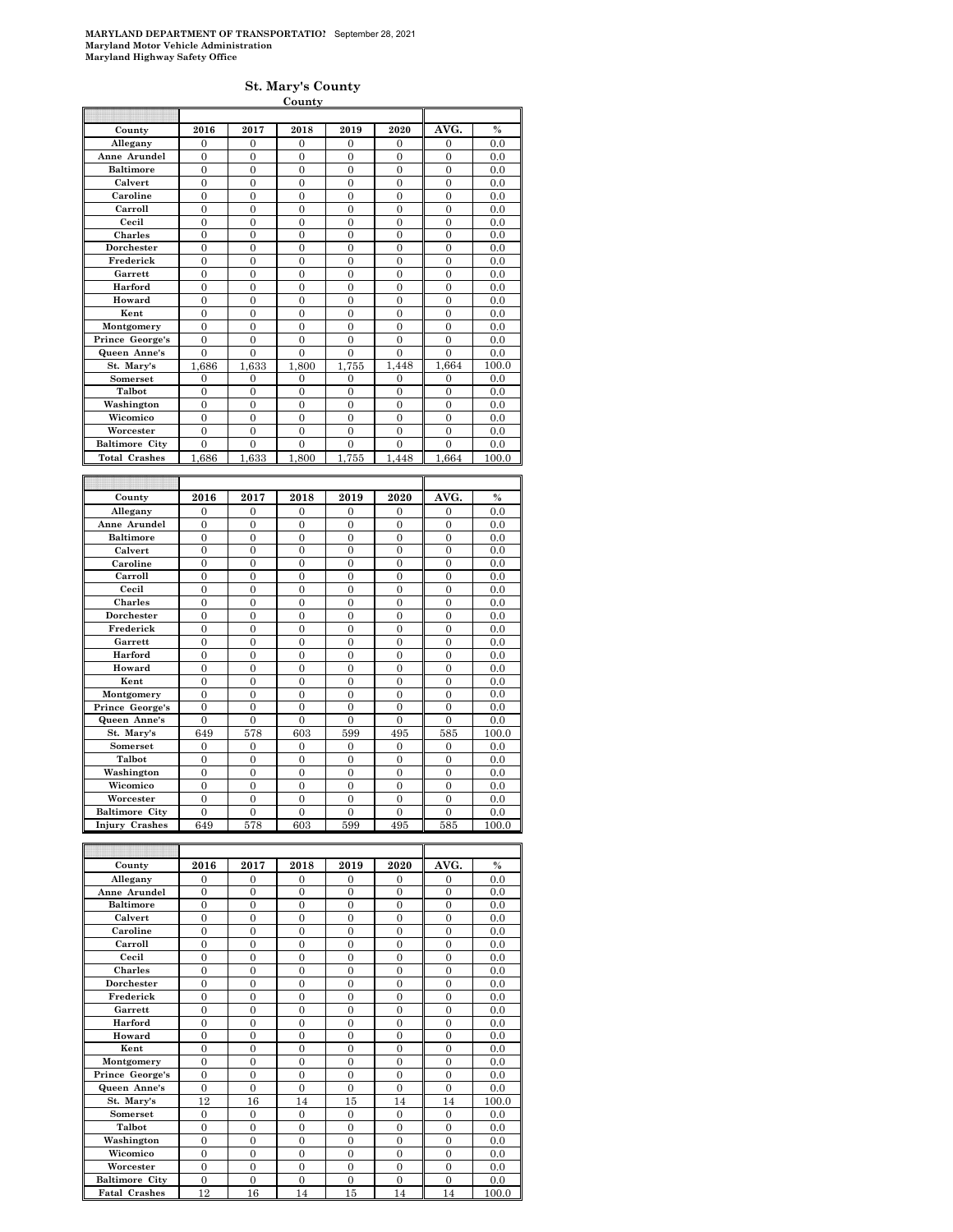| Month                 | 2016             | 2017             | 2018             | 2019             | 2020             | AVG.             | $\%$  |
|-----------------------|------------------|------------------|------------------|------------------|------------------|------------------|-------|
| January               | 128              | 126              | 153              | 126              | 144              | 135              | 8.1   |
| February              | 120              | 109              | 131              | 120              | 125              | 121              | 7.3   |
| March                 | 127              | 139              | 147              | 137              | 99               | 130              | 7.8   |
| April                 | 144              | 146              | 131              | 151              | 80               | 130              | 7.8   |
| May                   | 138              | 148              | 146              | 164              | 100              | 139              | 8.4   |
| June                  | 139              | 118              | 120              | 179              | 113              | 134              | 8.0   |
| July                  | 131              | 149              | 144              | 139              | 131              | 139              | 8.3   |
| August                | 139              | 117              | 154              | 128              | 143              | 136              | 8.2   |
| September             | 139              | 123              | 147              | 115              | 115              | 128              | 7.7   |
| October               | 142              | 171              | 171              | 172              | 133              | 158              | 9.5   |
| November              | 171              | 143              | 181              | 159              | 122              | 155              | 9.3   |
| December              | 168              | 144              | 175              | 165              | 143              | 159              | 9.6   |
| Unknown               | $\boldsymbol{0}$ | $\overline{0}$   | $\boldsymbol{0}$ | $\overline{0}$   | $\boldsymbol{0}$ | $\boldsymbol{0}$ | 0.0   |
| <b>Total Crashes</b>  | 1,686            | 1,633            | 1,800            | 1,755            | 1,448            | 1,664            | 100.0 |
|                       |                  |                  |                  |                  |                  |                  |       |
|                       |                  |                  |                  |                  |                  |                  |       |
| Month                 | 2016             | 2017             | 2018             | 2019             | 2020             | AVG.             | $\%$  |
| January               | 46               | 41               | 40               | 36               | 59               | 44               | 7.6   |
| February              | 42               | 36               | 44               | 39               | 35               | 39               | 6.7   |
| March                 | 58               | $\rm 45$         | 49               | $39\,$           | $32\,$           | $\rm 45$         | 7.6   |
| April                 | 47               | 64               | $52\,$           | 60               | 23               | 49               | 8.4   |
| May                   | 50               | 47               | $55\,$           | 57               | 35               | 49               | 8.3   |
| June                  | 60               | 46               | 41               | 56               | 37               | 48               | 8.2   |
| July                  | 55               | 53               | 56               | 49               | 51               | 53               | 9.0   |
| August                | 54               | 46               | 59               | 59               | 48               | $53\,$           | 9.1   |
| September             | 68               | $\rm 45$         | 52               | 44               | 39               | 50               | 8.5   |
| October               | 53               | 60               | 41               | 68               | 45               | 53               | 9.1   |
| November              | 59               | 47               | 54               | 53               | 46               | $\sqrt{52}$      | 8.9   |
| December              | 57               | 48               | 60               | 39               | $\rm 45$         | $50\,$           | 8.5   |
| Unknown               | $\boldsymbol{0}$ | $\mathbf{0}$     | $\boldsymbol{0}$ | $\mathbf{0}$     | $\overline{0}$   | $\overline{0}$   | 0.0   |
| <b>Injury Crashes</b> | 649              | 578              | 603              | 599              | 495              | 585              | 100.0 |
|                       |                  |                  |                  |                  |                  |                  |       |
|                       |                  |                  |                  |                  |                  |                  |       |
| Month                 | 2016             | 2017             | 2018             | 2019             | 2020             | AVG.             | $\%$  |
| January               | $\overline{2}$   | $\mathbf 1$      | 1                | $\overline{0}$   | $\overline{0}$   | $\mathbf{1}$     | 5.6   |
| February              | $\overline{2}$   | $\mathbf{1}$     | $\overline{0}$   | 3                | $\mathbf{1}$     | $\mathbf{1}$     | 9.9   |
| March                 | $\overline{2}$   | $\sqrt{2}$       | $\mathbf{1}$     | $\sqrt{2}$       | $\sqrt{2}$       | $\overline{2}$   | 12.7  |
| April                 | $\overline{3}$   | $\mathbf{1}$     | $\boldsymbol{0}$ | $\mathbf{1}$     | $\boldsymbol{0}$ | $\mathbf{1}$     | 7.0   |
| May                   | $\mathbf{1}$     | $\overline{2}$   | $\overline{3}$   | $\sqrt{2}$       | $\mathbf{1}$     | $\overline{2}$   | 12.7  |
| June                  | $\overline{0}$   | $\mathbf{1}$     | $\overline{2}$   | $\overline{0}$   | $\mathbf{1}$     | $\mathbf{1}$     | 5.6   |
| July                  | $\overline{0}$   | $\overline{2}$   | $\mathbf{1}$     | $\mathbf{1}$     | $\boldsymbol{0}$ | $\mathbf{1}$     | 5.6   |
| August                | $\boldsymbol{0}$ | $\boldsymbol{0}$ | $\overline{2}$   | $\sqrt{2}$       | $\bf 5$          | $\sqrt{2}$       | 12.7  |
| September             | $\boldsymbol{0}$ | 3                | $\mathbf{1}$     | $\overline{1}$   | $\overline{0}$   | $\mathbf{1}$     | 7.0   |
| October               | $\mathbf{1}$     | $\overline{2}$   | $\mathbf{1}$     | $\mathbf{1}$     | $\boldsymbol{0}$ | $\mathbf{1}$     | 7.0   |
| November              | $\mathbf{1}$     | $\overline{0}$   | $\overline{2}$   | $\overline{2}$   | $\mathbf{1}$     | $\mathbf{1}$     | 8.5   |
| <b>December</b>       | $\boldsymbol{0}$ | $\mathbf{1}$     | $\boldsymbol{0}$ | $\overline{0}$   | $\overline{3}$   | $\mathbf{1}$     | 5.6   |
| Unknown               | $\boldsymbol{0}$ | $\boldsymbol{0}$ | $\boldsymbol{0}$ | $\boldsymbol{0}$ | $\boldsymbol{0}$ | $\boldsymbol{0}$ | 0.0   |
| <b>Fatal Crashes</b>  | 12               | 16               | $14\,$           | 15               | 14               | 14               | 100.0 |
|                       |                  |                  |                  |                  |                  |                  |       |

### **St. Mary's County Month**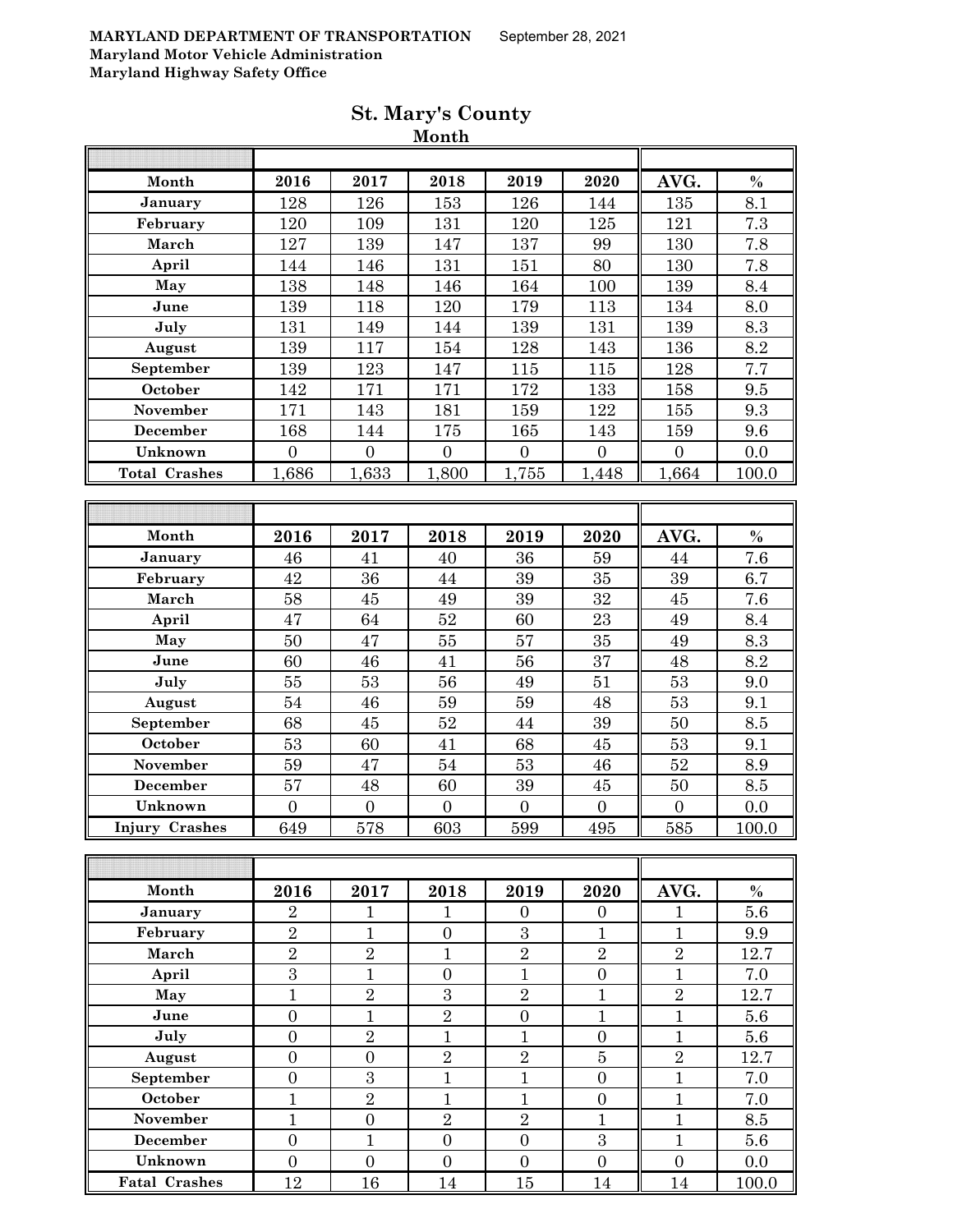September 28, 2021

|                      |                  |                | Day of Week      |                |                  |                  |       |  |  |
|----------------------|------------------|----------------|------------------|----------------|------------------|------------------|-------|--|--|
|                      |                  |                |                  |                |                  |                  |       |  |  |
| Day of Week          | 2016             | 2017           | 2018             | 2019           | 2020             | AVG.             | $\%$  |  |  |
| Monday               | 235              | 234            | 255              | 241            | 194              | 232              | 13.9  |  |  |
| Tuesday              | 242              | 240            | 263              | 273            | 210              | 246              | 14.8  |  |  |
| Wednesday            | 257              | 237            | 273              | 246            | 196              | 242              | 14.5  |  |  |
| Thursday             | 248              | 243            | 277              | 245            | 232              | 249              | 15.0  |  |  |
| Friday               | 280              | 255            | 303              | 292            | 218              | 270              | 16.2  |  |  |
| Saturday             | 216              | 239            | 236              | 252            | 223              | 233              | 14.0  |  |  |
| Sunday               | 208              | 185            | 193              | 206            | 175              | 193              | 11.6  |  |  |
| Unknown              | $\overline{0}$   | $\overline{0}$ | $\overline{0}$   | $\overline{0}$ | $\overline{0}$   | $\overline{0}$   | 0.0   |  |  |
| <b>Total Crashes</b> | 1,686            | 1,633          | 1,800            | 1,755          | 1,448            | 1,664            | 100.0 |  |  |
|                      |                  |                |                  |                |                  |                  |       |  |  |
|                      |                  |                |                  |                |                  |                  |       |  |  |
| Day of Week          | 2016             | 2017           | 2018             | 2019           | 2020             | AVG.             | $\%$  |  |  |
| Monday               | 88               | 84             | 86               | 81             | 61               | 80               | 13.7  |  |  |
| Tuesday              | 90               | 86             | 88               | 100            | 76               | 88               | 15.0  |  |  |
| Wednesday            | 96               | 92             | 92               | 95             | 69               | 89               | 15.2  |  |  |
| Thursday             | 105              | 78             | 95               | 76             | 79               | 87               | 14.8  |  |  |
| Friday               | 110              | 88             | 109              | 96             | 78               | 96               | 16.5  |  |  |
| Saturday             | 84               | 89             | 74               | 90             | 71               | 82               | 14.0  |  |  |
| Sunday               | 76               | 61             | 59               | 61             | 61               | 64               | 10.9  |  |  |
| Unknown              | $\overline{0}$   | $\overline{0}$ | $\overline{0}$   | $\overline{0}$ | $\overline{0}$   | $\overline{0}$   | 0.0   |  |  |
| Injury Crashes       | 649              | 578            | 603              | 599            | 495              | 585              | 100.0 |  |  |
|                      |                  |                |                  |                |                  |                  |       |  |  |
|                      |                  |                |                  |                |                  |                  |       |  |  |
| Day of Week          | 2016             | 2017           | 2018             | 2019           | 2020             | AVG.             | $\%$  |  |  |
| Monday               | $\overline{4}$   | 1              | $\overline{5}$   | $\overline{2}$ | $\overline{2}$   | 3                | 19.7  |  |  |
| Tuesday              | $\overline{0}$   | $\mathbf{1}$   | 3                | 3              | $\overline{2}$   | $\overline{2}$   | 12.7  |  |  |
| Wednesday            | $\overline{0}$   | $\mathbf{1}$   | $\overline{0}$   | $\overline{0}$ | $\mathbf{1}$     | $\overline{0}$   | 2.8   |  |  |
| Thursday             | $\mathbf{1}$     | $\overline{3}$ | $\boldsymbol{0}$ | $\overline{4}$ | $\overline{4}$   | $\overline{2}$   | 16.9  |  |  |
| Friday               | $\overline{2}$   | $\overline{4}$ | $\mathbf{1}$     | $\overline{0}$ | $\overline{2}$   | $\overline{2}$   | 12.7  |  |  |
| Saturday             | $\overline{2}$   | $\overline{2}$ | $\mathbf{1}$     | 3              | $\mathbf{1}$     | $\overline{2}$   | 12.7  |  |  |
| Sunday               | 3                | $\overline{4}$ | $\overline{4}$   | 3              | $\overline{2}$   | $\overline{3}$   | 22.5  |  |  |
| Unknown              | $\boldsymbol{0}$ | $\overline{0}$ | $\overline{0}$   | $\overline{0}$ | $\boldsymbol{0}$ | $\boldsymbol{0}$ | 0.0   |  |  |
| <b>Fatal Crashes</b> | 12               | 16             | 14               | 15             | 14               | 14               | 100.0 |  |  |

# **St. Mary's County**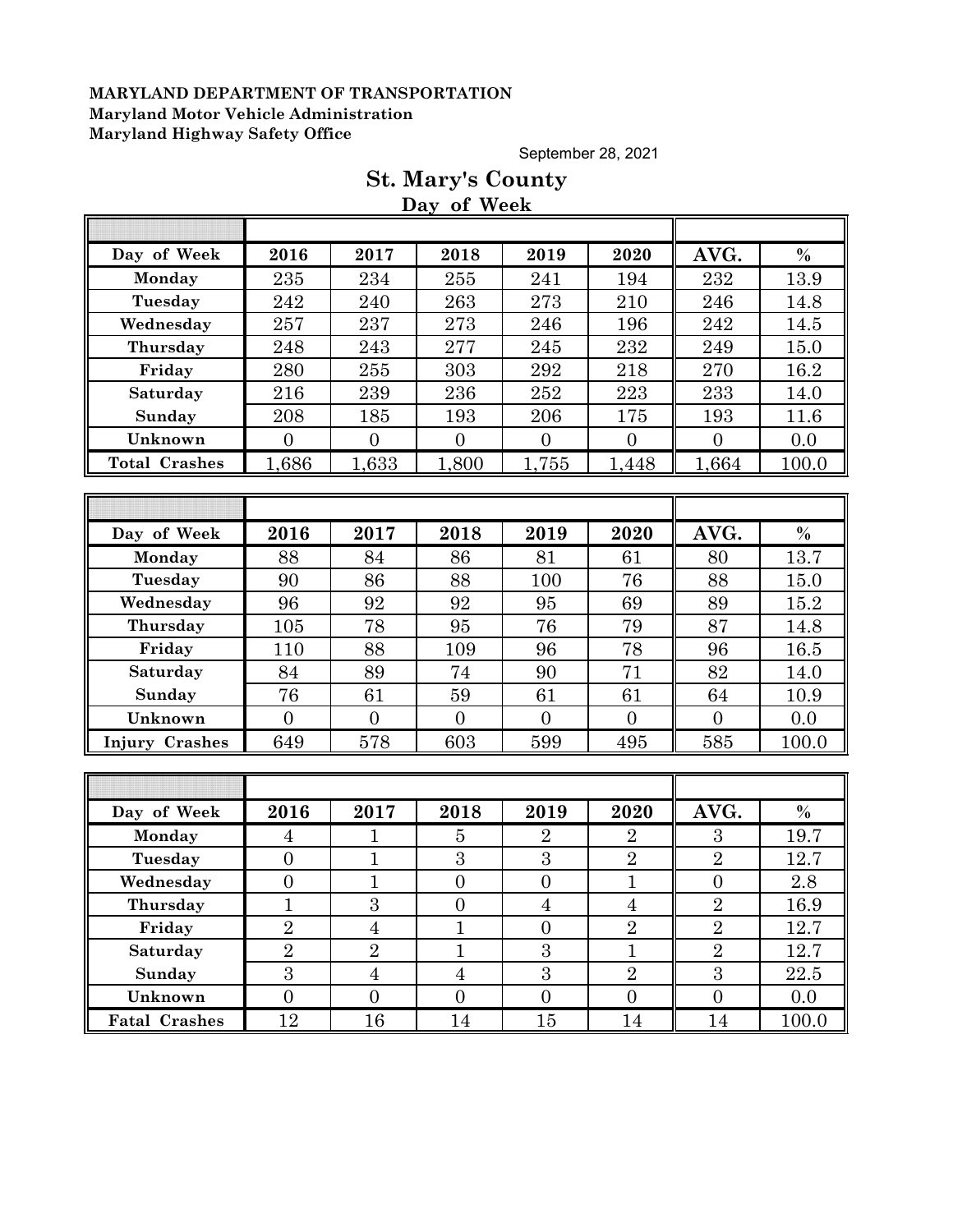#### **St. Mary's County Time of Day**

| Time of Day           | 2016                    | 2017           | 2018             | 2019           | 2020           | AVG.           | $\frac{0}{0}$ |
|-----------------------|-------------------------|----------------|------------------|----------------|----------------|----------------|---------------|
| 12:00 Midnight        | 38                      | 33             | 38               | 42             | 39             | 38             | 2.3           |
| 1:00                  | 39                      | 36             | 33               | 28             | 32             | 34             | 2.0           |
| 2:00                  | 34                      | 33             | 31               | 28             | 24             | 30             | 1.8           |
| 3:00                  | 22                      | 24             | 21               | 30             | 20             | 23             | 1.4           |
| 4:00                  | 17                      | 22             | 16               | 32             | 23             | 22             | 1.3           |
| 5:00                  | 19                      | 37             | 35               | 38             | 28             | 31             | 1.9           |
| 6:00                  | 52                      | 62             | 66               | 44             | 51             | 55             | 3.3           |
| 7:00                  | 85                      | 83             | 95               | 82             | 52             | 79             | 4.8           |
| 8:00                  | 78                      | 54             | 72               | 81             | 53             | 68             | 4.1           |
| 9:00                  | 73                      | 68             | 75               | 55             | 40             | 62             | 3.7           |
| 10:00                 | 69                      | 69             | 86               | 63             | 53             | 68             | 4.1           |
| 11:00                 | 78                      | 75             | 92               | 89             | 86             | 84             | 5.0           |
| 12:00 Noon            | 101                     | 113            | 108              | 112            | 94             | 106            | 6.3           |
| 1:00                  | 93                      | 76             | 89               | 109            | 108            | 95             | 5.7           |
| 2:00                  | 103                     | 78             | 114              | 116            | 90             | 100            | 6.0           |
| 3:00                  | 148                     | 114            | 125              | 132            | 107            | 125            | 7.5           |
| 4:00                  | 139                     | 150            | 144              | 140            | 120            | 139            | 8.3           |
| 5:00                  | 142                     | 126            | 149              | 115            | 93             | 125            | 7.5           |
| 6:00                  | 91                      | 92             | 84               | 90             | 82             | 88             | 5.3           |
| 7:00                  | 75                      | 73             | 88               | 74             | 63             | 75             | 4.5           |
| 8:00                  | 48                      | 66             | 72               | 87             | 59             | 66             | 4.0           |
| 9:00                  | 51                      | 61             | 77               | 69             | 53             | 62             | 3.7           |
| 10:00                 | 43                      | 49             | 41               | 60             | 42             | 47             | 2.8           |
| 11:00                 | 48                      | 39             | 49               | 39             | 36             | 42             | 2.5           |
| Unknown               | $\overline{0}$          | $\overline{0}$ | $\mathbf{0}$     | $\overline{0}$ | $\overline{0}$ | $\mathbf{0}$   | 0.0           |
| <b>Total Crashes</b>  | 1.686                   | 1.633          | 1.800            | 1.755          | 1.448          | 1.664          | 100.0         |
|                       |                         |                |                  |                |                |                |               |
|                       |                         |                |                  |                |                |                |               |
|                       |                         |                |                  |                |                |                |               |
| Time of Day           | 2016                    | 2017           | 2018             | 2019           | 2020           | AVG.           | $\%$          |
| 12:00 Midnight        | $15\,$                  | 8              | 13               | 13             | 11             | 12             | 2.1           |
| 1:00                  | 14                      | 5              | 9                | 8              | $\overline{7}$ | 9              | 1.5           |
| 2:00                  | 8                       | 8              | 7                | $\overline{7}$ | 5              | $\overline{7}$ | 1.2           |
| 3:00                  | 8                       | 7              | $\boldsymbol{3}$ | $\overline{7}$ | $\overline{4}$ | 6              | 1.0           |
| 4:00                  | $\overline{4}$          | 7              | $\boldsymbol{3}$ | 8              | 6              | 6              | 1.0           |
| 5:00                  | $\overline{\mathbf{3}}$ | 9              | $\overline{6}$   | $\overline{7}$ | $\overline{9}$ | 7              | 1.2           |
| 6:00                  | 19                      | 17             | 19               | 11             | 17             | 17             | 2.8           |
| 7:00                  | 34                      | 28             | 29               | 24             | 14             | 26             | 4.4           |
| 8:00                  | 33                      | 19             | 23               | 28             | 14             | 23             | 4.0           |
| 9:00                  | 28                      | 26             | 27               | 19             | 13             | 23             | 3.9           |
| 10:00                 | 25                      | 26             | 30               | 28             | 22             | 26             | 4.5           |
| 11:00                 | 32                      | 28             | 36               | 36             | 34             | 33             | 5.7           |
| 12:00 Noon            | 36                      | 48             | 42               | 39             | 35             | 40             | 6.8           |
| 1:00                  | 34                      | 28             | 38               | 43             | 43             | 37             | 6.4           |
| 2:00                  | 38                      | 36             | 43               | 45             | 26             | 38             | 6.4           |
| 3:00                  | 64                      | 39<br>56       | 43<br>48         | 55             | 44<br>40       | 49<br>51       | 8.4           |
| 4:00                  | 59<br>63                | 44             | 50               | 53<br>38       | 35             | 46             | 8.8<br>7.9    |
| 5:00                  |                         | 38             | 31               | 25             | 32             |                |               |
| 6:00                  | 38                      | 32             | 25               | 22             | 22             | 33<br>25       | 5.6<br>4.2    |
| 7:00                  | 23                      |                |                  |                |                |                |               |
| 8:00                  | 17<br>20                | $^{22}$<br>17  | 24<br>21         | 31<br>21       | 19<br>19       | 23<br>20       | 3.9<br>3.4    |
| 9:00                  |                         |                |                  | 22             |                |                |               |
| 10:00<br>11:00        | 16<br>18                | 17<br>13       | 15<br>18         | 9              | 14<br>10       | 17<br>14       | 2.9<br>2.3    |
| Unknown               | $\overline{0}$          | $\overline{0}$ | $\mathbf{0}$     | $\overline{0}$ | $\mathbf{0}$   | $\mathbf{0}$   | 0.0           |
| <b>Injury Crashes</b> | 649                     | 578            | 603              | 599            | 495            | 585            | 100.0         |

| Time of Day          | 2016           | 2017           | 2018                    | 2019           | 2020           | AVG.           | $\%$  |
|----------------------|----------------|----------------|-------------------------|----------------|----------------|----------------|-------|
| 12:00 Midnight       | $\mathbf{1}$   | $\overline{2}$ | $\mathbf{0}$            | $\Omega$       | $\overline{2}$ | 1              | 7.0   |
| 1:00                 | $\mathbf{1}$   | $\mathbf{1}$   | $\mathbf{1}$            | $\theta$       | $\mathbf{1}$   | $\mathbf{1}$   | 5.6   |
| 2:00                 | $\mathbf{1}$   | $\mathbf{1}$   | $\overline{0}$          | $\Omega$       | $\Omega$       | $\overline{0}$ | 2.8   |
| 3:00                 | $\mathbf{0}$   | $\mathbf{0}$   | $\mathbf{0}$            | $\mathbf{1}$   | $\mathbf{0}$   | $\mathbf{0}$   | 1.4   |
| 4:00                 | $\overline{0}$ | $\mathbf{0}$   | $\overline{0}$          | $\theta$       | $\overline{0}$ | $\mathbf{0}$   | 0.0   |
| 5:00                 | $\mathbf{0}$   | $\Omega$       | $\mathbf{0}$            | $\overline{0}$ | $\mathbf{1}$   | $\overline{0}$ | 1.4   |
| 6:00                 | $\mathbf{1}$   | $\mathbf{1}$   | $\mathbf{1}$            | $\mathbf{1}$   | $\mathbf{1}$   | $\mathbf{1}$   | 7.0   |
| 7:00                 | $\mathbf{1}$   | $\overline{0}$ | $\overline{0}$          | $\overline{0}$ | $\overline{0}$ | $\overline{0}$ | 1.4   |
| 8:00                 | $\mathbf{0}$   | $\mathbf{0}$   | $\mathbf{0}$            | $\overline{0}$ | $\mathbf{0}$   | $\mathbf{0}$   | 0.0   |
| 9:00                 | $\overline{2}$ | $\mathbf{1}$   | $\overline{2}$          | $\mathbf{1}$   | $\mathbf{1}$   | $\mathbf{1}$   | 9.9   |
| 10:00                | $\mathbf{0}$   | $\mathbf{0}$   | $\overline{0}$          | $\mathbf{0}$   | $\mathbf{0}$   | $\mathbf{0}$   | 0.0   |
| 11:00                | $\mathbf{0}$   | $\mathbf{1}$   | $\overline{\mathbf{2}}$ | $\mathbf{1}$   | $\mathbf{1}$   | 1              | 7.0   |
| $12:00$ Noon         | $\Omega$       | 1              | 1                       | $\mathbf{1}$   | $\Omega$       | $\mathbf{1}$   | 4.2   |
| 1:00                 | $\Omega$       | $\overline{0}$ | $\mathbf{0}$            | $\mathbf{1}$   | $\overline{2}$ | $\mathbf{1}$   | 4.2   |
| 2:00                 | $\mathbf{1}$   | $\mathbf{1}$   | $\mathbf{0}$            | $\Omega$       | $\overline{0}$ | $\mathbf{0}$   | 2.8   |
| 3:00                 | $\Omega$       | 1              | $\Omega$                | $\theta$       | $\Omega$       | $\mathbf{0}$   | 1.4   |
| 4:00                 | $\mathbf{1}$   | $\mathbf{1}$   | $\mathbf{0}$            | $\mathbf{1}$   | $\overline{0}$ | $\mathbf{1}$   | 4.2   |
| 5:00                 | $\mathbf{1}$   | $\mathbf{1}$   | $\mathbf{0}$            | $\mathbf{1}$   | $\mathbf{0}$   | $\mathbf{1}$   | 4.2   |
| 6:00                 | $\Omega$       | $\theta$       | $\mathbf{1}$            | $\mathbf{1}$   | $\Omega$       | $\overline{0}$ | 2.8   |
| 7:00                 | $\mathbf{0}$   | $\mathbf{1}$   | $\mathbf{1}$            | $\mathbf{0}$   | $\mathbf{1}$   | $\mathbf{1}$   | 4.2   |
| 8:00                 | $\mathbf{1}$   | $\mathbf{1}$   | $\,2\,$                 | $\mathbf{1}$   | $\overline{0}$ | $\mathbf{1}$   | 7.0   |
| 9:00                 | $\Omega$       | $\mathbf{1}$   | $\mathbf{1}$            | $\mathbf{1}$   | 3              | $\mathbf{1}$   | 8.5   |
| 10:00                | 1              | $\mathbf{1}$   | $\mathbf{1}$            | 3              | $\mathbf{0}$   | 1              | 8.5   |
| 11:00                | $\mathbf{0}$   | $\mathbf{0}$   | $\mathbf{1}$            | $\mathbf{1}$   | $\mathbf{1}$   | $\mathbf{1}$   | 4.2   |
| Unknown              | $\mathbf{0}$   | $\mathbf{0}$   | $\mathbf{0}$            | $\mathbf{0}$   | $\mathbf{0}$   | $\mathbf{0}$   | 0.0   |
| <b>Fatal Crashes</b> | 12             | 16             | 14                      | 15             | 14             | 14             | 100.0 |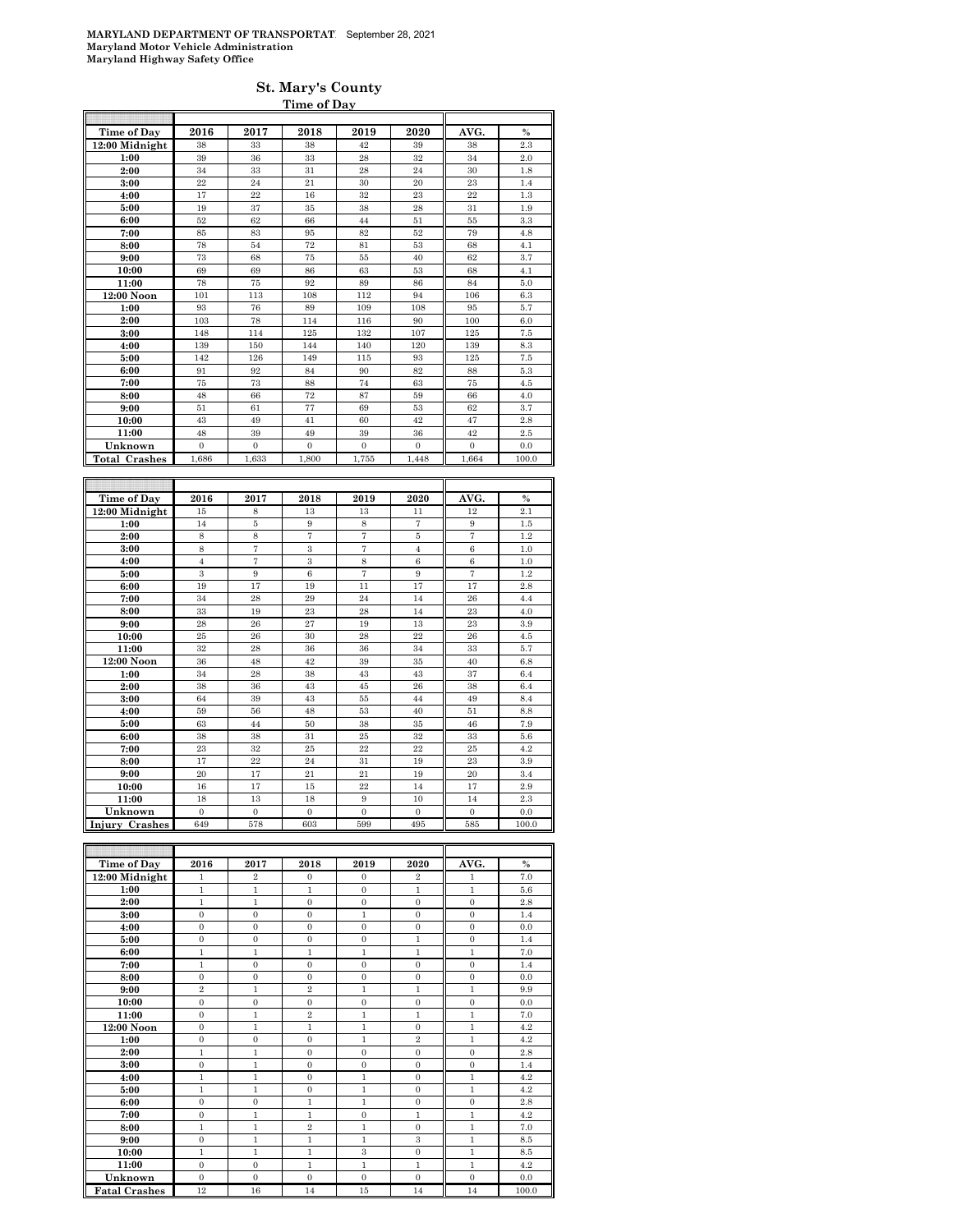| <b>St. Mary's County</b> |  |
|--------------------------|--|
| Driver Age               |  |

| Driver Age           | 2016  | 2017  | 2018  | 2019  | 2020  | AVG.  | $\frac{0}{0}$ |
|----------------------|-------|-------|-------|-------|-------|-------|---------------|
| 15 and Under         | 6     | 6     | 6     | 8     | 6     | 6     | 0.2           |
| 16                   | 17    | 24    | 35    | 23    | 18    | 23    | 0.8           |
| 17                   | 89    | 84    | 99    | 67    | 60    | 80    | 2.8           |
| 18                   | 105   | 98    | 93    | 95    | 66    | 91    | 3.3           |
| 19                   | 97    | 61    | 81    | 73    | 65    | 75    | 2.7           |
| 20                   | 69    | 75    | 54    | 62    | 52    | 62    | 2.2           |
| $21 - 24$            | 248   | 277   | 303   | 295   | 247   | 274   | 9.7           |
| 29<br>$25 -$         | 353   | 331   | 394   | 322   | 266   | 333   | 11.9          |
| 30 -<br>34           | 288   | 299   | 329   | 300   | 263   | 296   | 10.5          |
| 39<br>35 -           | 229   | 210   | 243   | 258   | 184   | 225   | 8.0           |
| $40 - 44$            | 178   | 205   | 177   | 204   | 153   | 183   | 6.5           |
| $45 - 49$            | 205   | 201   | 195   | 206   | 125   | 186   | 6.6           |
| $50 - 54$            | 258   | 218   | 212   | 188   | 151   | 205   | 7.3           |
| 55 -<br>59           | 194   | 176   | 203   | 183   | 166   | 184   | 6.6           |
| $60 - 64$            | 134   | 128   | 164   | 148   | 117   | 138   | 4.9           |
| $65 - 69$            | 109   | 96    | 88    | 104   | 77    | 95    | 3.4           |
| $70 - 79$            | 102   | 104   | 111   | 123   | 113   | 111   | 3.9           |
| $80 +$               | 36    | 44    | 50    | 58    | 35    | 45    | $1.6\,$       |
| Unknown              | 193   | 129   | 210   | 246   | 205   | 197   | 7.0           |
| <b>Total Drivers</b> | 2,910 | 2,766 | 3,047 | 2,963 | 2,369 | 2,811 | 100.0         |
|                      |       |       |       |       |       | ī     |               |

| Driver Age             | 2016 | 2017           | 2018           | 2019           | 2020           | AVG.           | $\%$     |
|------------------------|------|----------------|----------------|----------------|----------------|----------------|----------|
| 15 and Under           | 3    | $\overline{4}$ | 1              | $\overline{2}$ | 1              | $\overline{2}$ | 0.4      |
| 16                     | 6    | $\overline{7}$ | $\overline{7}$ | $\overline{4}$ | $\overline{2}$ | 5              | 0.8      |
| 17                     | 30   | 21             | 27             | 13             | 12             | 21             | 3.3      |
| 18                     | 25   | 18             | 16             | 23             | 11             | 19             | 3.0      |
| 19                     | 23   | 15             | 27             | 14             | 17             | 19             | 3.1      |
| 20                     | 17   | 16             | 9              | 17             | 11             | 14             | $^{2.3}$ |
| $21 - 24$              | 54   | 62             | 51             | 70             | 54             | 58             | 9.5      |
| $25 -$<br>29           | 85   | 69             | 76             | 68             | 65             | 73             | 11.8     |
| 34<br>$30 -$           | 61   | 64             | 68             | 72             | 64             | 66             | 10.7     |
| 39<br>35 -             | 56   | 48             | 49             | 66             | 43             | 52             | 8.5      |
| $40 - 44$              | 47   | 43             | 37             | 40             | 43             | 42             | 6.8      |
| $45 - 49$              | 55   | 48             | 46             | 42             | 34             | 45             | 7.3      |
| $50 - 54$              | 68   | 55             | 48             | 41             | 40             | 50             | 8.2      |
| $55 - 59$              | 57   | 41             | 57             | 41             | 42             | 48             | 7.7      |
| $60 - 64$              | 33   | 35             | 42             | 36             | 32             | 36             | 5.8      |
| $65 - 69$              | 26   | 17             | 18             | 28             | 15             | 21             | 3.4      |
| $70 - 79$              | 32   | 28             | 31             | 39             | 28             | 32             | 5.1      |
| $80 +$                 | 9    | 9              | 13             | 19             | 9              | 12             | 1.9      |
| Unknown                | 1    | $\overline{1}$ | 1              | $\overline{2}$ | $\overline{2}$ | $\mathbf{1}$   | 0.2      |
| <b>Injured Drivers</b> | 688  | 601            | 624            | 637            | 525            | 615            | 100.0    |

| Driver Age               | 2016           | 2017           | 2018           | 2019           | 2020           | AVG.           | $\%$  |
|--------------------------|----------------|----------------|----------------|----------------|----------------|----------------|-------|
| 15 and Under             | $\Omega$       | $\overline{0}$ | $\Omega$       | $\Omega$       | $\overline{0}$ | $\overline{0}$ | 0.0   |
| 16                       | $\overline{0}$ | $\overline{0}$ | $\mathbf{1}$   | $\overline{0}$ | $\overline{0}$ | $\overline{0}$ | 1.9   |
| 17                       | $\overline{0}$ | $\overline{0}$ | $\overline{0}$ | $\Omega$       | $\overline{0}$ | $\overline{0}$ | 0.0   |
| 18                       | 1              | $\overline{0}$ | $\Omega$       | $\Omega$       | $\overline{0}$ | $\overline{0}$ | 1.9   |
| 19                       | $\Omega$       | $\theta$       | $\theta$       | $\Omega$       | $\theta$       | $\overline{0}$ | 0.0   |
| 20                       | $\overline{0}$ | $\overline{0}$ | $\Omega$       | $\Omega$       | $\overline{0}$ | $\overline{0}$ | 0.0   |
| $21 - 24$                | $\overline{0}$ | 3              | $\overline{2}$ | $\overline{2}$ | $\mathbf{1}$   | $\overline{2}$ | 15.1  |
| $25 - 29$                | 1              | 5              | $\mathbf{1}$   | $\overline{0}$ | $\mathbf{1}$   | $\overline{2}$ | 15.1  |
| $30 - 34$                | $\mathbf{1}$   | $\overline{2}$ | 1              | $\overline{0}$ | $\overline{2}$ | $\overline{1}$ | 11.3  |
| $35 - 39$                | $\mathbf{1}$   | $\mathbf{1}$   | $\overline{0}$ | $\mathbf{1}$   | $\overline{0}$ | $\overline{1}$ | 5.7   |
| $40 - 44$                | 1              | 3              | $\theta$       | $\Omega$       | $\mathbf{1}$   | $\overline{1}$ | 9.4   |
| $45 - 49$                | 1              | $\overline{0}$ | 1              | $\overline{2}$ | $\overline{0}$ | 1              | 7.5   |
| $50 - 54$                | $\Omega$       | $\mathbf{1}$   | $\overline{2}$ | 1              | $\theta$       | 1              | 7.5   |
| $55 - 59$                | $\overline{2}$ | $\overline{2}$ | $\Omega$       | $\Omega$       | $\overline{2}$ | 1              | 11.3  |
| $60 - 64$                | $\overline{0}$ | $\overline{0}$ | $\Omega$       | $\Omega$       | $\mathbf{1}$   | $\overline{0}$ | 1.9   |
| $65 - 69$                | $\overline{0}$ | $\overline{0}$ | $\mathbf{1}$   | $\Omega$       | $\mathbf{1}$   | $\overline{0}$ | 3.8   |
| $70 - 79$                | $\overline{0}$ | $\overline{0}$ | $\overline{0}$ | $\Omega$       | $\overline{2}$ | $\overline{0}$ | 3.8   |
| $80 +$                   | $\overline{0}$ | $\overline{0}$ | $\theta$       | $\overline{2}$ | $\overline{0}$ | $\overline{0}$ | 3.8   |
| Unknown                  | $\overline{0}$ | $\overline{0}$ | $\overline{0}$ | $\overline{0}$ | $\overline{0}$ | $\overline{0}$ | 0.0   |
| <b>Driver Fatalities</b> | 8              | 17             | 9              | 8              | 11             | 11             | 100.0 |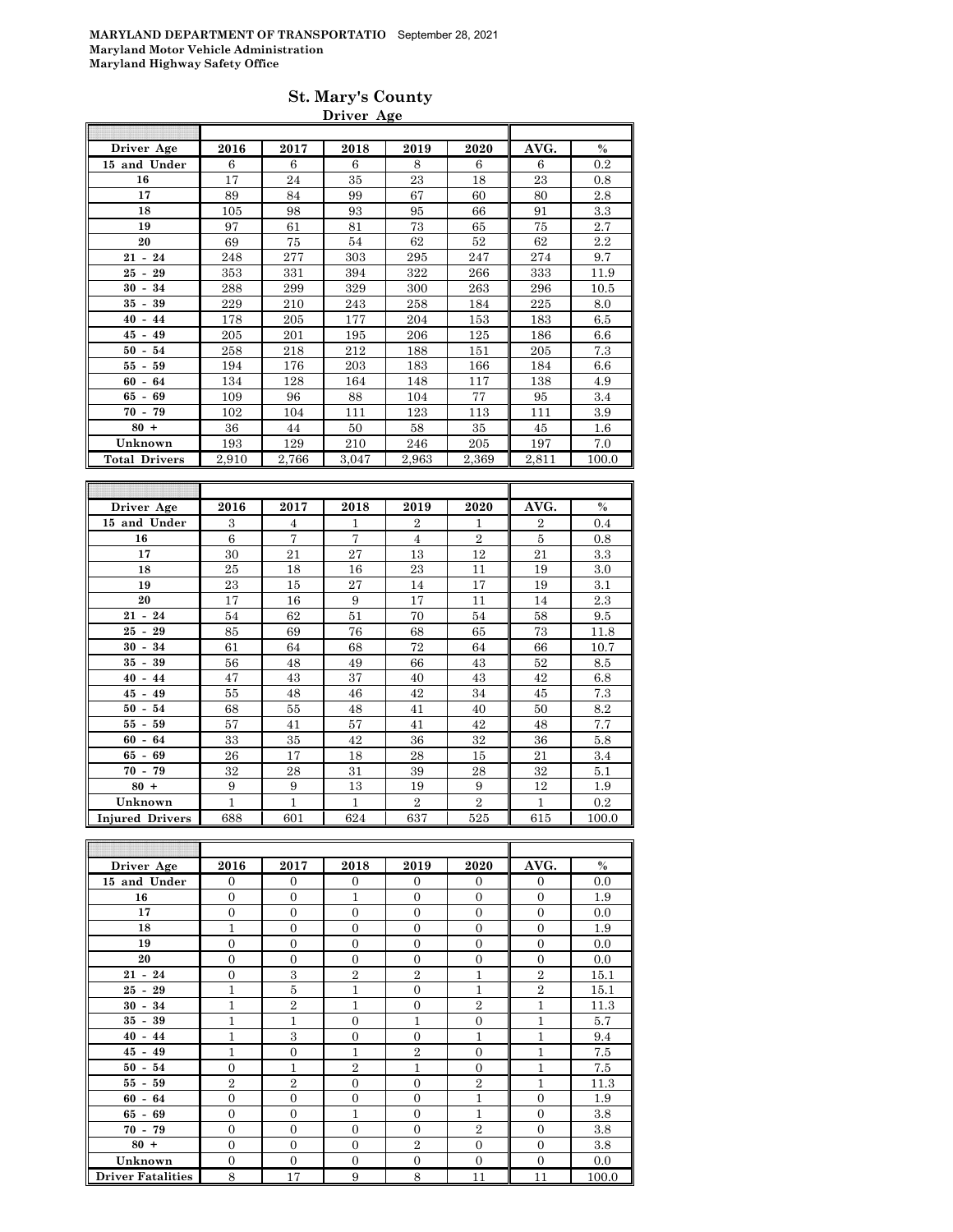| Driver Gender          | 2016  | 2017  | 2018  | 2019  | 2020  | AVG.           | $\frac{0}{0}$ |
|------------------------|-------|-------|-------|-------|-------|----------------|---------------|
| Male                   | 1,534 | 1,491 | 1,587 | 1,564 | 1,301 | 1,495          | 53.2          |
| Female                 | 1,181 | 1,144 | 1,249 | 1,153 | 862   | 1,118          | 39.8          |
| Unknown                | 195   | 131   | 211   | 246   | 206   | 198            | 7.0           |
| <b>Total Drivers</b>   | 2,910 | 2,766 | 3,047 | 2,963 | 2,369 | 2,811          | 100.0         |
|                        |       |       |       |       |       |                |               |
|                        |       |       |       |       |       |                |               |
| Driver Gender          | 2016  | 2017  | 2018  | 2019  | 2020  | AVG.           | $\%$          |
| Male                   | 342   | 272   | 294   | 337   | 287   | 306            | 49.8          |
| Female                 | 343   | 328   | 329   | 299   | 235   | 307            | 49.9          |
| Unknown                | 3     |       |       | 1     | 3     | $\overline{2}$ | 0.3           |
| <b>Driver Injuries</b> | 688   | 601   | 624   | 637   | 525   | 615            | 100.0         |
|                        |       |       |       |       |       |                |               |
|                        |       |       |       |       |       |                |               |
| Driver Gender          | 2016  | 2017  | 2018  | 2019  | 2020  | AVG.           | $\%$          |
| Male                   | 7     | 12    | 7     | 7     | 8     | 8              | 77.4          |

**Female** 1 | 5 | 2 | 1 | 3 | 2 | 22.6 **Unknown** 0 0 0 0 0 0 0.0 **Driver Fatalities** 8 17 9 8 11 11 100.0

### **St. Mary's County Driver Gender**

1

T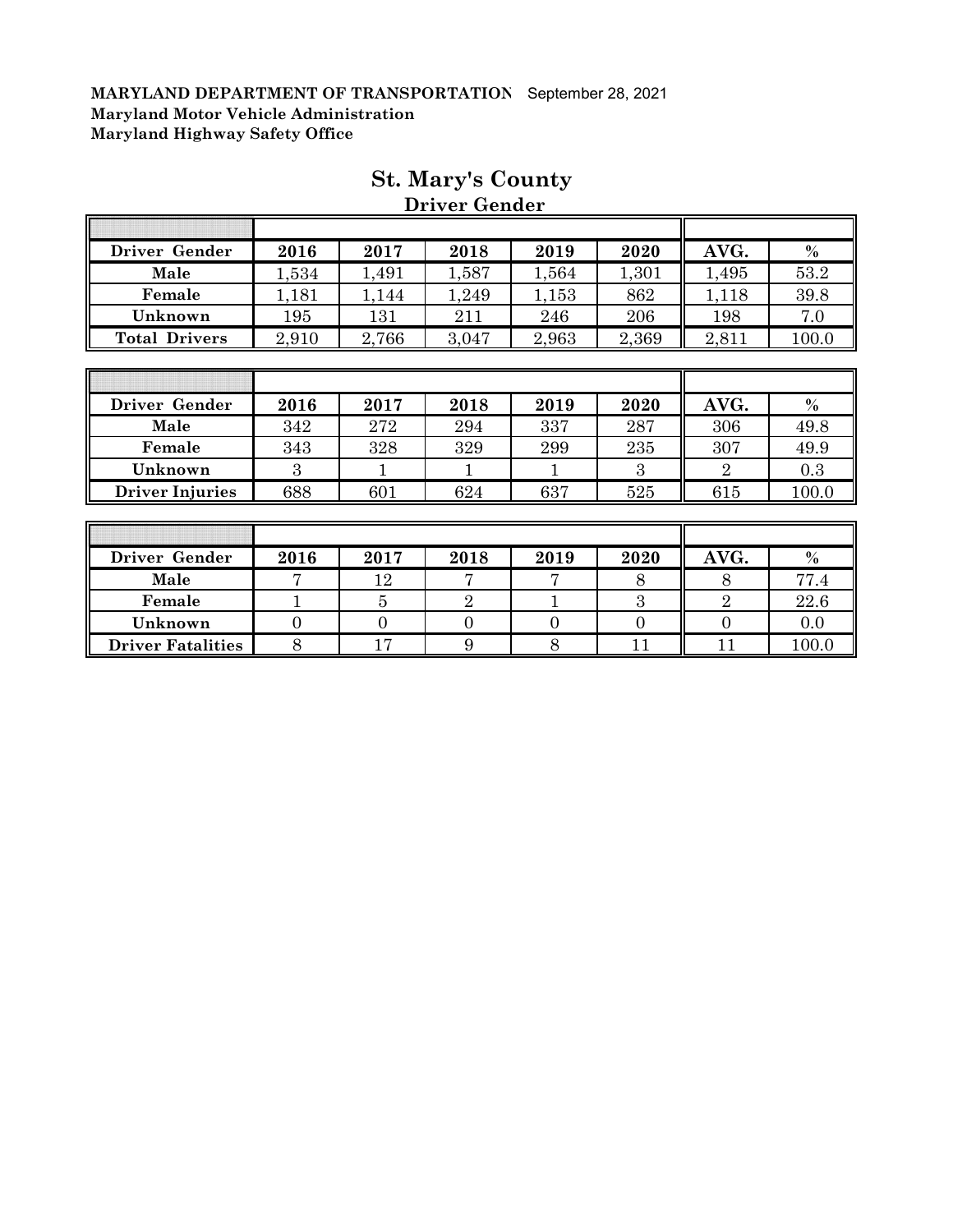$\mathsf{r}$ 

#### **St. Mary's County Driver Safety Equipment Use**

| <b>Safety Equipment</b>  | 2016             | 2017             | 2018             | 2019             | 2020             | AVG.             | $\%$  |
|--------------------------|------------------|------------------|------------------|------------------|------------------|------------------|-------|
| <b>Not Applicable</b>    | 18               | 18               | 27               | 27               | 21               | 22               | 0.8   |
| None                     | 67               | 73               | 60               | 39               | 45               | 57               | 2.0   |
| Lap belt only            |                  | 6                | 7                | $\,2\,$          | $\,2$            | 5                | 0.2   |
|                          | 8                |                  |                  |                  |                  |                  |       |
| Shoulder belt only       | 26               | 6                | 21               | 8                | 8                | 14               | 0.5   |
| Shoulder/Lap belt(s)     | 2,527            | 2,449            | 2,588            | 2,509            | 1,988            | 2,412            | 85.8  |
| Child/Youth restraint    | 0                | 0                | 0                | 0                | 0                | 0                | 0.0   |
| Child restraint forward  | $\overline{0}$   | $\mathbf{0}$     | $\mathbf{0}$     | $\boldsymbol{0}$ | $\overline{0}$   | $\overline{0}$   | 0.0   |
| Child restraint rear     | 0                | $\mathbf{0}$     | $\boldsymbol{0}$ | $\boldsymbol{0}$ | $\boldsymbol{0}$ | $\boldsymbol{0}$ | 0.0   |
| <b>Booster</b> seat      | $\mathbf{0}$     | $\mathbf{0}$     | $\overline{0}$   | $\overline{0}$   | $\overline{0}$   | $\boldsymbol{0}$ | 0.0   |
| Child restraint unknow   | $\boldsymbol{0}$ | $\boldsymbol{0}$ | 1                | $\boldsymbol{0}$ | $\boldsymbol{0}$ | $\boldsymbol{0}$ | 0.0   |
| Mc/Bike helmet           | 15               | 14               | 15               | 22               | 19               | 17               | 0.6   |
| Mc/bike shield only      |                  | $\mathbf{1}$     |                  |                  |                  |                  |       |
|                          | $\overline{2}$   |                  | $\mathbf{0}$     | $\mathbf{0}$     | $\mathbf{1}$     | $\mathbf{1}$     | 0.0   |
| Mc/bike helmet & shield  | 8                | 8                | 14               | 12               | 12               | 11               | 0.4   |
| Protective pads          | 0                | $\mathbf{0}$     | $\overline{0}$   | 0                | $\overline{0}$   | $\boldsymbol{0}$ | 0.0   |
| Reflective clothing      | 0                | $\boldsymbol{0}$ | 0                | 0                | $\boldsymbol{0}$ | 0                | 0.0   |
| Lighting                 | $\overline{0}$   | $\overline{0}$   | $\overline{0}$   | $\overline{0}$   | $\overline{0}$   | $\overline{0}$   | 0.0   |
| Air bag only             | $\boldsymbol{0}$ | $\boldsymbol{0}$ | $\boldsymbol{0}$ | $\boldsymbol{0}$ | 0                | 0                | 0.0   |
| Air bag and belts        | $\overline{0}$   | $\mathbf{0}$     | $\overline{0}$   | $\overline{0}$   | $\overline{0}$   | $\overline{0}$   | 0.0   |
| Other                    | 0                | $\mathbf{1}$     | 1                | $\boldsymbol{0}$ | $\boldsymbol{0}$ | 0                | 0.0   |
| Unknown                  | 239              | 190              | 313              | 344              | 273              | 272              | 9.7   |
| <b>Total Drivers</b>     | 2.910            |                  | 3.047            | 2.963            |                  |                  |       |
|                          |                  | 2,766            |                  |                  | 2,369            | 2,811            | 100.0 |
|                          |                  |                  |                  |                  |                  |                  |       |
|                          |                  |                  |                  |                  |                  |                  |       |
| <b>Safety Equipment</b>  | 2016             | 2017             | 2018             | 2019             | 2020             | AVG.             | $\%$  |
| Not Applicable           | 3                | 1                | 3                | 0                | 5                | $\overline{2}$   | 0.4   |
| None                     | 33               | 32               | 23               | 20               | 20               | 26               | 4.2   |
| Lap belt only            | $\overline{2}$   | 3                | $\overline{2}$   | $\boldsymbol{0}$ | $\boldsymbol{0}$ | 1                | 0.2   |
| Shoulder belt only       | 10               | $\mathbf{1}$     | 3                | $\mathbf{1}$     | 3                | $\overline{4}$   | 0.6   |
| Shoulder/Lap belt(s)     | 603              | 525              | 555              | 566              | 457              | 541              | 88.0  |
|                          |                  |                  |                  |                  |                  |                  |       |
| Child/Youth restraint    | $\mathbf{0}$     | $\boldsymbol{0}$ | $\mathbf{0}$     | $\mathbf{0}$     | 0                | 0                | 0.0   |
| Child restraint forward  | $\boldsymbol{0}$ | $\boldsymbol{0}$ | $\boldsymbol{0}$ | $\boldsymbol{0}$ | $\boldsymbol{0}$ | $\boldsymbol{0}$ | 0.0   |
| Child restraint rear     | $\overline{0}$   | $\mathbf{0}$     | $\overline{0}$   | $\overline{0}$   | $\overline{0}$   | $\overline{0}$   | 0.0   |
| <b>Booster seat</b>      | $\overline{0}$   | $\overline{0}$   | $\overline{0}$   | $\overline{0}$   | $\overline{0}$   | $\overline{0}$   | 0.0   |
| Child restraint unknow   | 0                | $\boldsymbol{0}$ | 0                | 0                | $\boldsymbol{0}$ | $\boldsymbol{0}$ | 0.0   |
| Mc/Bike helmet           | 13               | 14               | 10               | 17               | 16               | 14               | 2.3   |
| Mc/bike shield only      | $\mathbf{1}$     | 1                | 0                | $\boldsymbol{0}$ | 1                | 1                | 0.1   |
| Mc/bike helmet & shield  | $\boldsymbol{6}$ | 6                | 11               | 11               | $\overline{7}$   | 8                | 1.3   |
| Protective pads          | 0                | $\boldsymbol{0}$ | $\boldsymbol{0}$ | $\boldsymbol{0}$ | 0                | 0                | 0.0   |
|                          |                  |                  |                  |                  |                  |                  |       |
| Reflective clothing      | $\boldsymbol{0}$ | $\overline{0}$   | $\overline{0}$   | $\overline{0}$   | $\overline{0}$   | $\boldsymbol{0}$ | 0.0   |
| Lighting                 | 0                | $\boldsymbol{0}$ | $\boldsymbol{0}$ | 0                | $\boldsymbol{0}$ | $\boldsymbol{0}$ | 0.0   |
| Air bag only             | $\overline{0}$   | $\overline{0}$   | $\overline{0}$   | $\overline{0}$   | $\overline{0}$   | $\overline{0}$   | 0.0   |
| Air bag and belts        | 0                | $\mathbf{0}$     | $\overline{0}$   | $\overline{0}$   | $\boldsymbol{0}$ | $\boldsymbol{0}$ | 0.0   |
| Other                    | $\boldsymbol{0}$ | $\boldsymbol{0}$ | $\boldsymbol{0}$ | $\boldsymbol{0}$ | $\boldsymbol{0}$ | $\boldsymbol{0}$ | 0.0   |
| Unknown                  | 17               | 18               | 17               | 22               | 16               | 18               | 2.9   |
| Driver Injuries          | 688              | 601              | 624              | 637              | 525              | 615              | 100.0 |
|                          |                  |                  |                  |                  |                  |                  |       |
|                          |                  |                  |                  |                  |                  |                  |       |
|                          |                  |                  |                  |                  |                  |                  |       |
| <b>Safety Equipment</b>  | 2016             | 2017             | 2018             | 2019             | 2020             | AVG.             | %     |
| Not Applicable           | 0                | $\mathbf{0}$     | 0                | 0                | 0                | $\overline{0}$   | 0.0   |
| None                     | $\overline{2}$   | 6                | $\,3$            | $\overline{2}$   | $\overline{4}$   | $\,3$            | 32.1  |
| Lap belt only            | $\boldsymbol{0}$ | $\boldsymbol{0}$ | $\boldsymbol{0}$ | $\boldsymbol{0}$ | $\boldsymbol{0}$ | $\boldsymbol{0}$ | 0.0   |
| Shoulder belt only       | $\mathbf{0}$     | $\boldsymbol{0}$ | $\boldsymbol{0}$ | $\boldsymbol{0}$ | $\boldsymbol{0}$ | $\boldsymbol{0}$ | 0.0   |
| Shoulder/Lap belt(s)     | 3                | 10               | 3                | $\overline{4}$   | $\overline{4}$   | 5                | 45.3  |
| Child/Youth restraint    | $\overline{0}$   | $\mathbf{0}$     | $\overline{0}$   | $\overline{0}$   | $\overline{0}$   | $\overline{0}$   | 0.0   |
| Child restraint forward  | 0                | $\boldsymbol{0}$ | 0                | 0                | $\boldsymbol{0}$ | $\boldsymbol{0}$ | 0.0   |
|                          |                  |                  |                  |                  |                  |                  |       |
| Child restraint rear     | $\boldsymbol{0}$ | $\mathbf{0}$     | $\boldsymbol{0}$ | $\boldsymbol{0}$ | $\boldsymbol{0}$ | $\boldsymbol{0}$ | 0.0   |
| <b>Booster seat</b>      | 0                | $\boldsymbol{0}$ | $\boldsymbol{0}$ | 0                | $\boldsymbol{0}$ | $\boldsymbol{0}$ | 0.0   |
| Child restraint unk.     | $\overline{0}$   | $\overline{0}$   | $\overline{0}$   | $\boldsymbol{0}$ | $\overline{0}$   | $\mathbf{0}$     | 0.0   |
| Mc/Bike helmet           | 1                | $\boldsymbol{0}$ | 1                | 1                | 1                | 1                | 7.5   |
| Mc/bike shield only      | $\boldsymbol{0}$ | $\mathbf{0}$     | $\boldsymbol{0}$ | $\overline{0}$   | $\overline{0}$   | $\boldsymbol{0}$ | 0.0   |
| Mc/bike helmet & shield  | 0                | $\boldsymbol{0}$ | 1                | 0                | 1                | $\boldsymbol{0}$ | 3.8   |
| Protective pads          | $\overline{0}$   | $\overline{0}$   | $\overline{0}$   | $\overline{0}$   | $\overline{0}$   | $\overline{0}$   | 0.0   |
| Reflective clothing      | $\boldsymbol{0}$ | $\mathbf{0}$     | $\boldsymbol{0}$ | $\boldsymbol{0}$ | $\boldsymbol{0}$ | $\boldsymbol{0}$ | 0.0   |
|                          |                  |                  |                  |                  |                  |                  |       |
| Lighting                 | $\boldsymbol{0}$ | $\boldsymbol{0}$ | $\boldsymbol{0}$ | 0                | $\boldsymbol{0}$ | $\boldsymbol{0}$ | 0.0   |
| Air bag only             | 0                | $\boldsymbol{0}$ | $\boldsymbol{0}$ | $\boldsymbol{0}$ | $\boldsymbol{0}$ | $\boldsymbol{0}$ | 0.0   |
| Air bag and belts        | $\boldsymbol{0}$ | $\mathbf{0}$     | $\boldsymbol{0}$ | $\boldsymbol{0}$ | $\boldsymbol{0}$ | $\boldsymbol{0}$ | 0.0   |
| Other                    | $\overline{0}$   | $\mathbf{0}$     | $\overline{0}$   | $\overline{0}$   | $\overline{0}$   | $\overline{0}$   | 0.0   |
| Unknown                  | 2                | $\mathbf{1}$     | 1                | 1                | 1                | 1                | 11.3  |
| <b>Driver Fatalities</b> | 8                | 17               | 9                | 8                | 11               | 11               | 100.0 |

**Note: None & Air Bag are counted as no safety equipment in use.**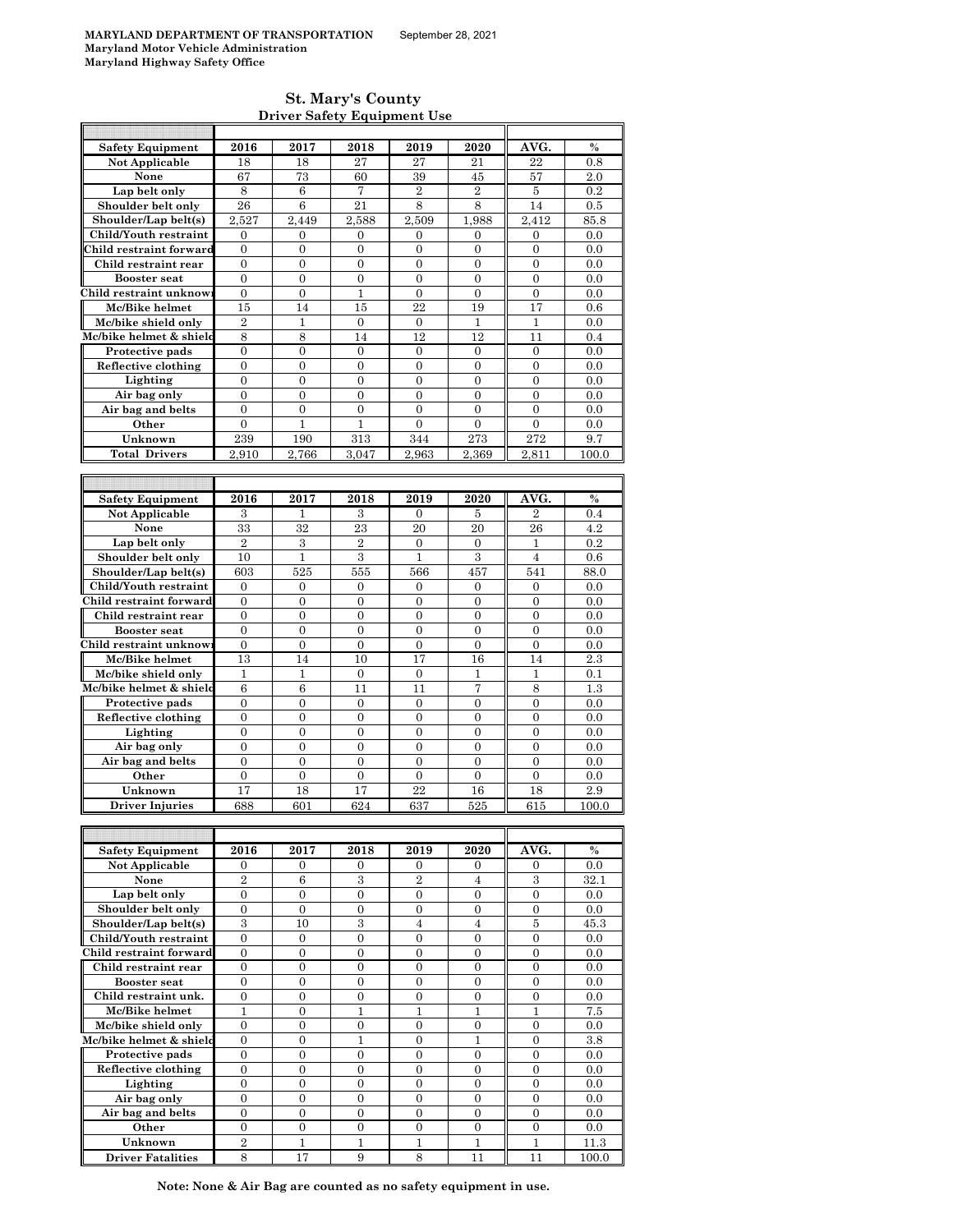| <b>St. Mary's County</b> |  |
|--------------------------|--|
| Passenger Age            |  |

| Passenger Age             | 2016             | 2017              | 2018             | 2019             | 2020               | AVG.                         | $\%$          |
|---------------------------|------------------|-------------------|------------------|------------------|--------------------|------------------------------|---------------|
| Under 5                   | 96               | 101               | 142              | 137              | 72                 | 110                          | 10.1          |
| $5-9$                     | 119              | 138               | 155              | 168              | 75                 | 131                          | 12.0          |
| $10 - 11$                 | 67               | 69                | 49               | 81               | 34                 | 60                           | 5.5           |
| $12 - 13$                 | 93               | 99                | 39               | 117              | 87                 | 87                           | 8.0           |
| $14 - 15$                 | 108              | 175               | 67               | 65               | 39                 | 91                           | 8.3           |
| $16 - 17$                 | 83               | 137               | 64               | 106              | 62                 | 90                           | 8.3           |
| $18 - 19$                 | 64               | 58                | 48               | 71               | 39                 | 56                           | 5.1           |
| $20 - 24$                 | 93               | 108               | 98               | 99               | 83                 | 96                           | 8.8           |
| $25 - 29$                 | 68               | 45                | 79               | 81               | 67                 | 68                           | 6.2           |
| $30 - 34$                 | 46               | 44                | 57               | 54               | 47                 | 50                           | 4.6           |
| $35 - 39$                 | 45               | 37                | 48               | 38               | 45                 | 43                           | 3.9           |
| $40 - 44$                 | 35               | 28                | 29               | 39               | 29                 | 32                           | 2.9           |
| $45 - 49$                 | 36               | 22                | 42               | 38               | 25                 | 33                           | $3.0\,$       |
| $50 - 54$                 | 43               | 25                | $\sqrt{27}$      | 31               | 31                 | 31                           | 2.9           |
| $55 - 59$                 | 31               | 27                | 34               | 34               | 29                 | 31                           | 2.8           |
| $60 -$<br>64              | 29               | 17                | 22               | 27               | 24                 | 24                           | 2.2           |
| $65 - 69$                 | 15               | 23                | 24               | 24               | 14                 | 20                           | 1.8           |
| $70 - 79$                 | 29               | 20                | 27               | 36               | 23                 | 27                           | 2.5           |
| $80 +$                    | 13               | 7                 | 11               | 14               | $\overline{7}$     | 10                           | 1.0           |
| Unknown                   | $\boldsymbol{0}$ | $\boldsymbol{0}$  | $\boldsymbol{0}$ | $\mathbf{0}$     | $\boldsymbol{0}$   | $\boldsymbol{0}$             | 0.0           |
| <b>Total Passengers</b>   | 1,113            | 1,180             | 1,062            | 1,260            | 832                | 1,089                        | 100.0         |
|                           |                  |                   |                  |                  |                    |                              |               |
|                           |                  |                   |                  |                  |                    |                              |               |
| Passenger Age             | 2016             | 2017              | 2018             | 2019             | 2020               | AVG.                         | $\frac{0}{0}$ |
|                           |                  |                   |                  |                  |                    |                              |               |
|                           |                  |                   |                  |                  |                    |                              |               |
| Under 5                   | 19               | 24                | 27               | 35               | 15                 | 24                           | 10.6          |
| $5-9$                     | 30               | 28                | 29               | 26               | 17                 | 26                           | $11.5\,$      |
| $10 - 11$                 | 9                | 8                 | 12               | 10               | $\bf 5$            | 9                            | 3.9           |
| $12 - 13$                 | 8                | 9                 | $\overline{7}$   | 10               | 9                  | 9                            | 3.8           |
| $14 - 15$                 | 7                | 25                | 16               | 6                | $\overline{5}$     | 12                           | 5.2           |
| $16 - 17$                 | 16               | 24                | 14               | 10               | 6                  | 14                           | 6.2           |
| $18 - 19$                 | 11               | 10                | 13               | 18               | $\overline{\bf 8}$ | 12                           | $5.3\,$       |
| $20 - 24$                 | 18               | 26                | 26               | 12               | 14                 | 19                           | 8.5           |
| $25 - 29$                 | 20               | 9                 | 15               | 16               | 13                 | 15                           | 6.5           |
| $30 - 34$                 | 13               | 8                 | 10               | 14               | 18                 | 13                           | $5.6\,$       |
| 39<br>$35 -$              | 12               | $\,6$             | 17               | 5                | 8                  | 10                           | 4.2           |
| $40 -$<br>44              | 9                | $\,$ 8 $\,$       | 9                | 11               | 10                 | 9                            | $4.2\,$       |
| $45 - 49$                 | 15               | $\boldsymbol{6}$  | 12               | 12               | $\overline{4}$     | 10                           | $4.3\,$       |
| 54<br>$50 -$              | 19               | 12                | $\bf 5$          | 5                | 9                  | 10                           | 4.4           |
| $55-$<br>59               | 9                | 6                 | 6                | 13               | 12                 | 9                            | 4.1           |
| 64<br>$60 -$              | 11               | $\scriptstyle{7}$ | 10               | $\boldsymbol{9}$ | $\overline{4}$     | $\,8\,$                      | 3.6           |
| 69<br>$65 -$              | $\,3$            | 9                 | 11               | 5                | $\bf 5$            | 7                            | 2.9           |
| $70 - 79$                 | 7                | 7                 | 8                | 13               | $\,6$              | 8                            | $3.6\,$       |
| $80 +$                    | 5                | $\overline{0}$    | 4                | 8                | $\mathbf{1}$       | $\overline{4}$               | $1.6\,$       |
| Unknown                   | $\boldsymbol{0}$ | $\boldsymbol{0}$  | $\boldsymbol{0}$ | $\boldsymbol{0}$ | $\mathbf{0}$       | $\mathbf{0}$                 | 0.0           |
| <b>Injured Passengers</b> | 241              | 232               | 251              | 238              | 169                | 226                          | 100.0         |
|                           |                  |                   |                  |                  |                    |                              |               |
| Passangar Aga             | 901 G            | 9017              | 9018             | 9019             | 2020               | $\mathbf{I}$<br>$\Delta VCL$ | 0/2           |

| Passenger Age               | 2016           | 2017           | 2018           | 2019         | 2020           | AVG.           | $\%$  |
|-----------------------------|----------------|----------------|----------------|--------------|----------------|----------------|-------|
| Under 5                     | $\overline{0}$ | $\mathbf{0}$   | 1              | 1            | $\mathbf{0}$   | $\mathbf{0}$   | 16.7  |
| $5-9$                       | $\overline{0}$ | $\mathbf{0}$   | $\overline{0}$ | $\mathbf{0}$ | $\overline{0}$ | $\mathbf{0}$   | 0.0   |
| $10 - 11$                   | $\overline{0}$ | $\mathbf{0}$   | $\mathbf{0}$   | $\mathbf{0}$ | $\mathbf{0}$   | $\overline{0}$ | 0.0   |
| $12 - 13$                   | $\overline{0}$ | $\mathbf{0}$   | $\mathbf{1}$   | $\Omega$     | $\overline{0}$ | $\Omega$       | 8.3   |
| $14 - 15$                   | $\overline{0}$ | $\mathbf{0}$   | $\Omega$       | $\Omega$     | $\Omega$       | $\Omega$       | 0.0   |
| $16 - 17$                   | $\overline{0}$ | $\mathbf{0}$   | $\mathbf{0}$   | $\mathbf{0}$ | $\mathbf{0}$   | $\Omega$       | 0.0   |
| $18 - 19$                   | $\overline{0}$ | $\Omega$       | $\Omega$       | $\Omega$     | $\Omega$       | $\Omega$       | 0.0   |
| $20 - 24$                   | 1              | $\mathbf{0}$   | $\overline{0}$ | $\mathbf{0}$ | $\overline{0}$ | $\Omega$       | 8.3   |
| $25 - 29$                   | $\overline{0}$ | $\mathbf{0}$   | $\mathbf{1}$   | $\mathbf{0}$ | $\mathbf{0}$   | $\mathbf{0}$   | 8.3   |
| $30 - 34$                   | $\overline{0}$ | $\mathbf{0}$   | $\overline{0}$ | $\mathbf{1}$ | $\overline{0}$ | $\mathbf{0}$   | 8.3   |
| $35 - 39$                   | $\overline{0}$ | $\mathbf{0}$   | $\mathbf{0}$   | $\mathbf{0}$ | $\mathbf{0}$   | $\mathbf{0}$   | 0.0   |
| $40 - 44$                   | $\Omega$       | $\overline{2}$ | $\Omega$       | $\mathbf{1}$ | $\Omega$       | 1              | 25.0  |
| $45 - 49$                   | $\overline{0}$ | $\mathbf{0}$   | $\Omega$       | $\Omega$     | $\Omega$       | $\Omega$       | 0.0   |
| $50 - 54$                   | $\overline{0}$ | $\mathbf{0}$   | $\mathbf{0}$   | $\mathbf{0}$ | $\mathbf{0}$   | $\mathbf{0}$   | 0.0   |
| $55 - 59$                   | $\overline{0}$ | $\mathbf{0}$   | $\overline{0}$ | $\mathbf{0}$ | $\overline{0}$ | $\Omega$       | 0.0   |
| $60 - 64$                   | $\overline{0}$ | $\mathbf{0}$   | $\overline{0}$ | 1            | $\mathbf{0}$   | $\Omega$       | 8.3   |
| $65 - 69$                   | $\overline{0}$ | $\mathbf{0}$   | $\mathbf{0}$   | $\mathbf{0}$ | $\mathbf{0}$   | $\mathbf{0}$   | 0.0   |
| $70 - 79$                   | $\overline{0}$ | $\mathbf{0}$   | $\overline{0}$ | 1            | 1              | $\mathbf{0}$   | 16.7  |
| $80 +$                      | $\overline{0}$ | $\mathbf{0}$   | $\overline{0}$ | $\mathbf{0}$ | $\Omega$       | $\Omega$       | 0.0   |
| Unknown                     | $\overline{0}$ | $\mathbf{0}$   | $\Omega$       | $\mathbf{0}$ | $\overline{0}$ | $\Omega$       | 0.0   |
| <b>Passenger Fatalities</b> | 1              | $\overline{2}$ | 3              | 5            | 1              | $\overline{2}$ | 100.0 |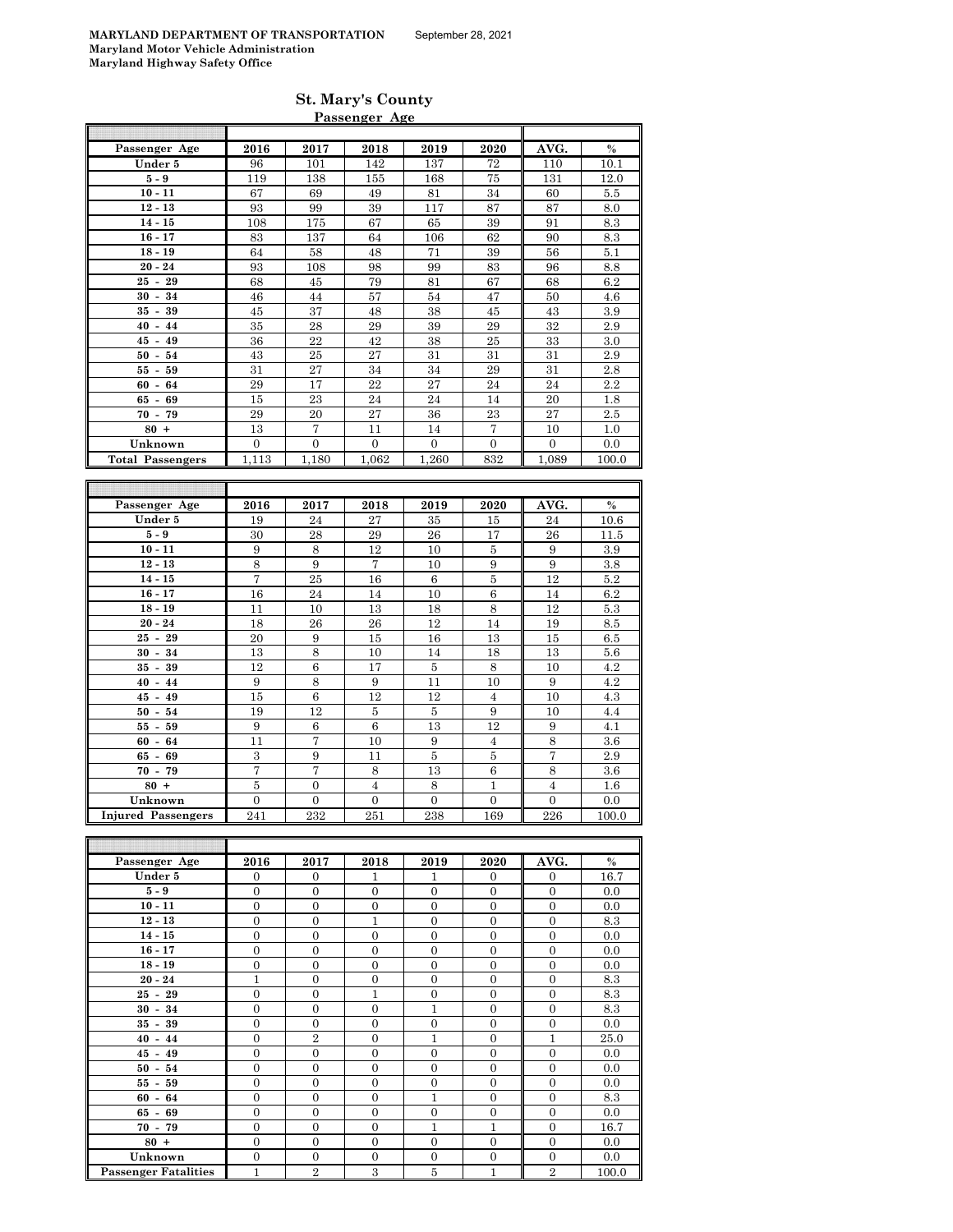| Passenger Gender            | 2016           | 2017           | 2018           | 2019           | 2020           | AVG.           | $\%$    |
|-----------------------------|----------------|----------------|----------------|----------------|----------------|----------------|---------|
| Male                        | 529            | 624            | 507            | 647            | 401            | 542            | 49.7    |
| Female                      | 566            | 553            | 546            | 612            | 430            | 541            | 49.7    |
| Unknown                     | 18             | 3              | 9              |                |                | 6              | 0.6     |
| <b>Total Passengers</b>     | 1,113          | 1,180          | 1,062          | 1,260          | 832            | 1,089          | 100.0   |
|                             |                |                |                |                |                |                |         |
|                             |                |                |                |                |                |                |         |
| Passenger Gender            | 2016           | 2017           | 2018           | 2019           | 2020           | AVG.           | $\%$    |
| Male                        | 106            | 111            | 110            | 94             | 65             | 97             | 43.0    |
| Female                      | 130            | 121            | 141            | 144            | 104            | 128            | 56.6    |
| Unknown                     | 5              | $\theta$       | $\theta$       | $\overline{0}$ | $\overline{0}$ |                | $0.4\,$ |
| <b>Passenger Injuries</b>   | 241            | 232            | 251            | 238            | 169            | 226            | 100.0   |
|                             |                |                |                |                |                |                |         |
|                             |                |                |                |                |                |                |         |
| Passenger Gender            | 2016           | 2017           | 2018           | 2019           | 2020           | AVG.           | $\%$    |
| Male                        |                | $\overline{2}$ | $\overline{2}$ | $\overline{2}$ | $\overline{0}$ |                | 58.3    |
| Female                      | $\overline{0}$ | $\Omega$       | $\mathbf{1}$   | 3              | 1              |                | 41.7    |
| Unknown                     | $\overline{0}$ | $\Omega$       | $\theta$       | $\overline{0}$ | $\overline{0}$ | $\overline{0}$ | 0.0     |
| <b>Passenger Fatalities</b> |                | $\overline{2}$ | 3              | $\overline{5}$ |                | $\overline{2}$ | 100.0   |

### **St. Mary's County Passenger Gender**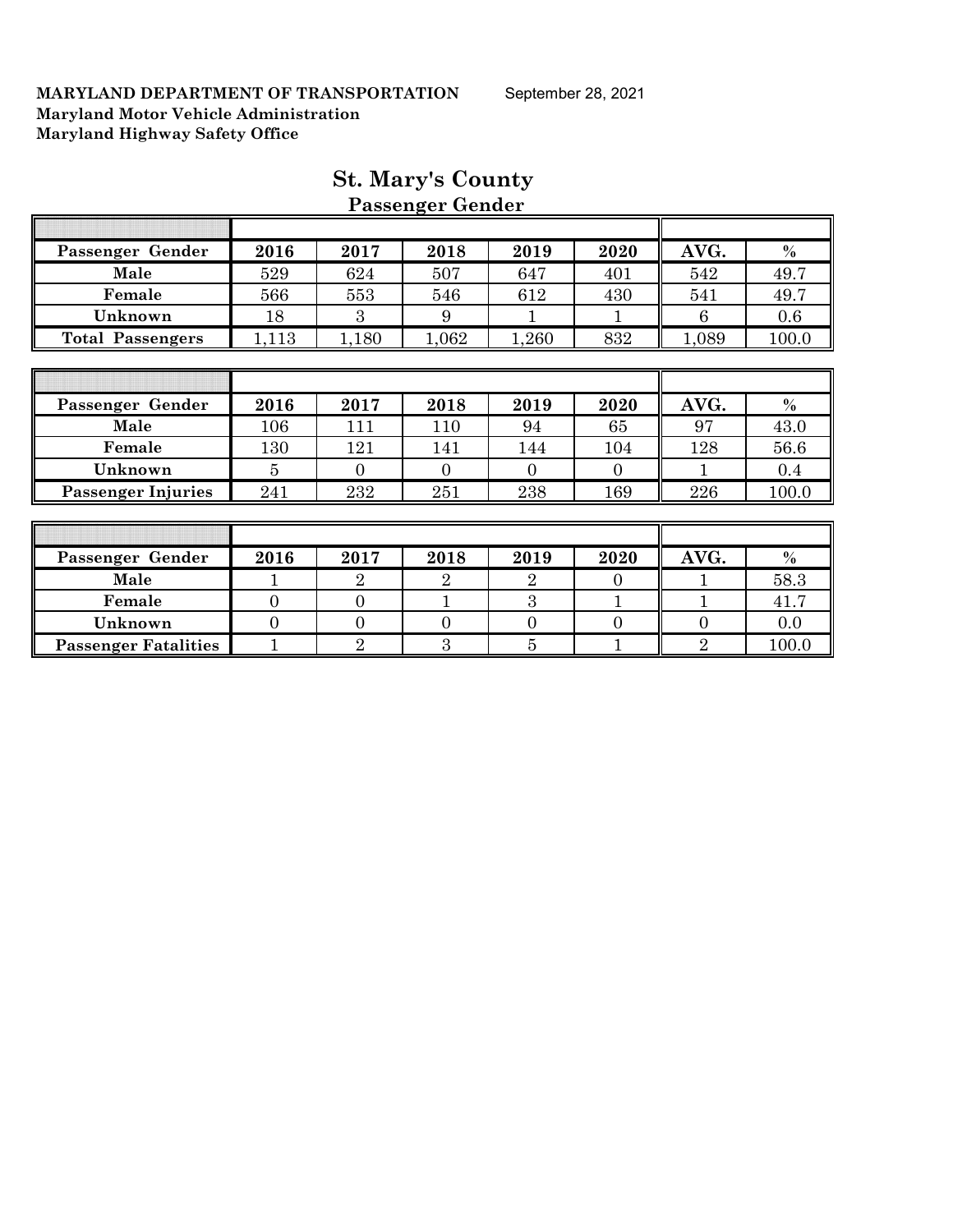| <b>St. Mary's County</b>              |
|---------------------------------------|
| <b>Passenger Safety Equipment Use</b> |

| <b>Safety Equipment</b>   | 2016           | 2017           | 2018           | 2019           | 2020             | AVG.             | $\frac{0}{0}$ |
|---------------------------|----------------|----------------|----------------|----------------|------------------|------------------|---------------|
| <b>Not Applicable</b>     | 35             | 76             | 34             | 64             | 17               | 45               | 4.1           |
| None                      | 215            | 339            | 134            | 246            | 121              | 211              | 19.4          |
| Lap belt only             | $\overline{7}$ | 17             | 20             | 65             | $\overline{2}$   | 22               | 2.0           |
| Shoulder belt only        | $\,3\,$        | $\mathbf{1}$   | $\overline{4}$ | 10             | $\boldsymbol{0}$ | $\overline{4}$   | 0.3           |
| Shoulder/Lap belt(s)      | 652            | 600            | 657            | 679            | 570              | 632              | 58.0          |
| Child/Youth restraint     | $\mathbf{0}$   | $\mathbf{0}$   | $\overline{0}$ | $\mathbf{0}$   | $\mathbf{0}$     | $\mathbf{0}$     | 0.0           |
| Child restraint forward   | 82             | 75             | 116            | 93             | 48               | 83               | 7.6           |
| Child restraint rear      | 26             | 30             | $\sqrt{27}$    | 35             | 25               | 29               | 2.6           |
| <b>Booster seat</b>       | 23             | 16             | 23             | 21             | 16               | 20               | 1.8           |
| Child restraint unk.      | 6              | 3              | 13             | $\overline{4}$ | 5                | $\boldsymbol{6}$ | 0.6           |
| Mc/Bike helmet            | 3              | $\overline{0}$ | $\mathbf{1}$   | $\overline{0}$ | $\overline{2}$   | $\mathbf{1}$     | 0.1           |
| Mc/bike shield only       | $\overline{0}$ | $\overline{0}$ | $\overline{0}$ | $\mathbf{0}$   | 1                | $\overline{0}$   | 0.0           |
| Mc/bike helmet & shield   | $\overline{0}$ | 1              | 1              | $\overline{2}$ | $\overline{2}$   | 1                | 0.1           |
| Protective pads           | 35             | $\overline{0}$ | $\overline{0}$ | 10             | $\overline{0}$   | 9                | 0.8           |
| Reflective clothing       | $\theta$       | $\theta$       | $\theta$       | $\theta$       | $\theta$         | $\theta$         | 0.0           |
| Lighting                  | $\theta$       | $\theta$       | $\theta$       | $\theta$       | $\theta$         | $\theta$         | 0.0           |
| Air bag only              | $\overline{0}$ | $\theta$       | $\theta$       | $\theta$       | $\overline{0}$   | $\theta$         | 0.0           |
| Air bag and belts         | $\theta$       | $\theta$       | $\theta$       | $\theta$       | $\theta$         | $\theta$         | 0.0           |
| Other                     | $\theta$       | $\mathbf{1}$   | $\overline{2}$ | $\overline{2}$ | 3                | $\overline{2}$   | 0.1           |
| Unknown                   | 26             | 21             | 30             | 29             | 20               | 25               | 2.3           |
| <b>Total Passengers</b>   | 1,113          | 1,180          | 1,062          | 1,260          | 832              | 1,089            | 100.0         |
|                           |                |                |                |                |                  |                  |               |
|                           |                |                |                |                |                  |                  |               |
|                           |                |                |                |                |                  |                  |               |
| <b>Safety Equipment</b>   | 2016           | 2017           | 2018           | 2019           | 2020             | AVG.             | $\frac{0}{0}$ |
| Not Applicable            | $\overline{2}$ | 25             | $\overline{2}$ | 1              | 3                | 7                | 2.9           |
| None                      | 31             | 17             | 22             | 19             | 8                | 19               | 8.6           |
| Lap belt only             | 1              | $\overline{2}$ | 4              | $\mathbf{1}$   | $\mathbf{0}$     | $\overline{2}$   | 0.7           |
| Shoulder belt only        | $\overline{2}$ | $\overline{0}$ | $\mathbf{1}$   | 5              | $\overline{0}$   | $\overline{2}$   | 0.7           |
| Shoulder/Lap belt(s)      | 165            | 141            | 179            | 170            | 124              | 156              | 68.9          |
| Child/Youth restraint     | $\Omega$       | $\Omega$       | $\Omega$       | $\Omega$       | $\Omega$         | $\Omega$         | 0.0           |
| Child restraint forward   | 18             | 20             | 27             | 22             | 12               | 20               | 8.8           |
| Child restraint rear      | 6              | 8              | $\overline{2}$ | 5              | 5                | 5                | 2.3           |
| <b>Booster</b> seat       | 3              | 5              | 6              | $\overline{7}$ | $\overline{2}$   | 5                | 2.0           |
| Child restraint unk.      | $\mathbf{1}$   | $\overline{3}$ | $\overline{2}$ | $\theta$       | $\mathbf{1}$     | $\mathbf{1}$     | 0.6           |
| Mc/Bike helmet            | $\overline{1}$ | $\overline{0}$ | $\mathbf{1}$   | $\overline{0}$ | $\overline{1}$   | $\mathbf{1}$     | 0.3           |
| Mc/bike shield only       | $\theta$       | $\theta$       | $\theta$       | $\theta$       | 1                | $\overline{0}$   | 0.1           |
| Mc/bike helmet & shield   | 0              | $\mathbf{1}$   | $\overline{0}$ | 1              | 1                | 1                | 0.3           |
| Protective pads           | $\overline{2}$ | $\overline{0}$ | $\theta$       | $\overline{0}$ | $\overline{0}$   | $\overline{0}$   | 0.2           |
| Reflective clothing       | $\theta$       | $\theta$       | $\theta$       | $\theta$       | $\theta$         | $\theta$         | 0.0           |
| Lighting                  | $\overline{0}$ | $\theta$       | $\theta$       | $\theta$       | $\theta$         | $\theta$         | 0.0           |
| Air bag only              | $\overline{0}$ | $\overline{0}$ | $\overline{0}$ | $\overline{0}$ | $\overline{0}$   | $\overline{0}$   | 0.0           |
| Air bag and belts         | $\overline{0}$ | $\overline{0}$ | $\overline{0}$ | $\overline{0}$ | $\mathbf{0}$     | $\overline{0}$   | 0.0           |
| Other                     | $\overline{0}$ | $\mathbf{1}$   | $\overline{0}$ | $\mathbf{1}$   | $\overline{2}$   | $\mathbf{1}$     | 0.4           |
| Unknown                   | 9              | 9              | 5              | 6              | 9                | 8                | 3.4           |
| <b>Passenger Injuries</b> | 241            | 232            | 251            | 238            | 169              | 226              | 100.0         |
|                           |                |                |                |                |                  |                  |               |

| <b>Safety Equipment</b>     | 2016     | 2017           | 2018     | 2019           | 2020     | AVG.           | $\frac{0}{0}$ |
|-----------------------------|----------|----------------|----------|----------------|----------|----------------|---------------|
| Not Applicable              | 0        | $\Omega$       | $\Omega$ | $\Omega$       | $\Omega$ | $\Omega$       | 0.0           |
| None                        |          |                | 0        | $\mathfrak{D}$ | $\Omega$ |                | 33.3          |
| Lap belt only               | 0        | $\Omega$       | $\Omega$ | $\Omega$       | $\Omega$ | $\Omega$       | 0.0           |
| Shoulder belt only          | $\Omega$ | $\Omega$       | $\Omega$ | $\Omega$       | $\Omega$ | $\Omega$       | 0.0           |
| Shoulder/Lap belt(s)        | 0        |                |          |                |          |                | 33.3          |
| Child/Youth restraint       | $\Omega$ | $\Omega$       | $\Omega$ | $\Omega$       | $\Omega$ | $\Omega$       | 0.0           |
| Child restraint forward     | $\theta$ | $\Omega$       |          | $\Omega$       | $\Omega$ | $\Omega$       | 8.3           |
| Child restraint rear        | 0        | 0              | $\theta$ |                | $\Omega$ | $\theta$       | 8.3           |
| <b>Booster</b> seat         | 0        | $\Omega$       | $\Omega$ | $\Omega$       | $\Omega$ | $\Omega$       | 0.0           |
| Child restraint unk.        | $\Omega$ | $\Omega$       | $\Omega$ | $\Omega$       | $\Omega$ | $\Omega$       | 0.0           |
| Mc/Bike helmet              | $\theta$ | $\Omega$       | $\theta$ | $\theta$       | $\Omega$ | $\Omega$       | 0.0           |
| Mc/bike shield only         | $\theta$ | $\Omega$       | $\Omega$ | $\Omega$       | $\Omega$ | $\Omega$       | 0.0           |
| Mc/bike helmet & shield     | $\Omega$ | $\Omega$       | $\Omega$ | 1              | $\Omega$ | $\Omega$       | 8.3           |
| Protective pads             | 0        | 0              | 0        | $\theta$       | $\Omega$ | $\Omega$       | 0.0           |
| Reflective clothing         | 0        | $\Omega$       | $\Omega$ | $\Omega$       | $\Omega$ | $\Omega$       | 0.0           |
| Lighting                    | $\Omega$ | $\Omega$       | $\Omega$ | $\Omega$       | $\Omega$ | $\Omega$       | 0.0           |
| Air bag only                | 0        | 0              | 0        | $\theta$       | $\Omega$ | $\Omega$       | 0.0           |
| Air bag and belts           | 0        | $\Omega$       | $\Omega$ | $\Omega$       | $\Omega$ | $\Omega$       | 0.0           |
| Other                       | $\theta$ | $\Omega$       | $\Omega$ | $\Omega$       | $\Omega$ | $\Omega$       | 0.0           |
| Unknown                     | 0        | $\Omega$       |          | $\theta$       | $\Omega$ | $\Omega$       | 8.3           |
| <b>Passenger Fatalities</b> |          | $\overline{2}$ | 3        | 5              |          | $\overline{2}$ | 100.0         |

**Note: None & Air Bag are counted as no safety equipment in use.**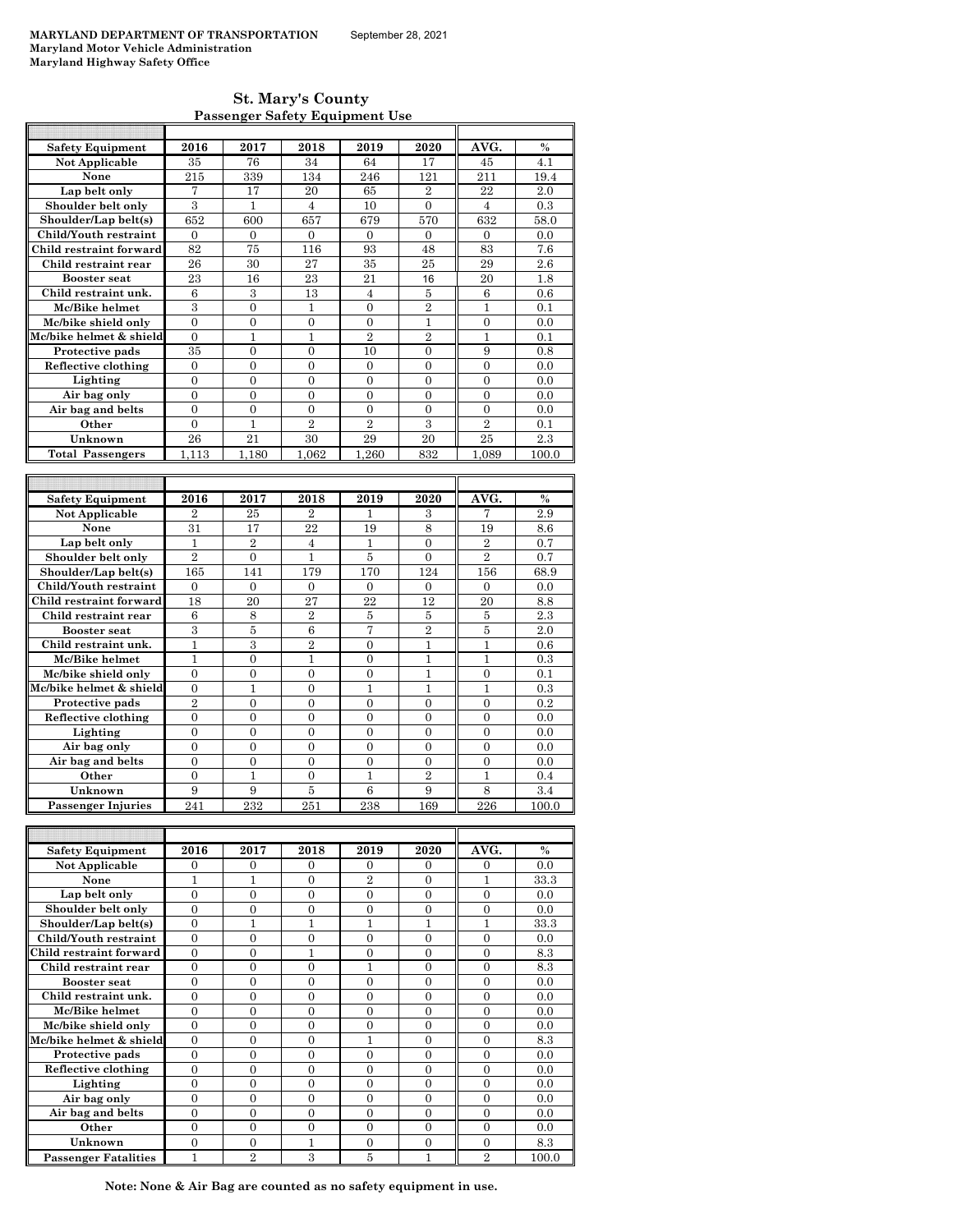### **St. Mary's County Non-Motorist Age**

| Non-Motorist Age           | 2016           | 2017           | 2018           | 2019           | 2020           | AVG.           | $\%$  |
|----------------------------|----------------|----------------|----------------|----------------|----------------|----------------|-------|
| Under 5                    | $\overline{2}$ | $\overline{2}$ | 1              | 1              | 1              | 1              | 3.3   |
| $5-9$                      | 3              | $\overline{2}$ | 6              | $\overline{4}$ | $\overline{2}$ | 3              | 8.1   |
| $10 - 15$                  | $\overline{2}$ | 5              | 5              | 8              | $\overline{2}$ | 4              | 10.5  |
| $16 - 17$                  | 1              | $\mathbf{1}$   | 3              | $\overline{2}$ | $\theta$       | 1              | 3.3   |
| $18 - 19$                  | $\overline{2}$ | 3              | 5              | 3              | $\overline{2}$ | 3              | 7.2   |
| $20 - 24$                  | 3              | $\overline{4}$ | $\overline{2}$ | $\overline{4}$ | 6              | 4              | 9.1   |
| $25 - 29$                  | 3              | $\overline{0}$ | 3              | 5              | 1              | $\overline{2}$ | 5.7   |
| $30 - 34$                  | 5              | $\overline{2}$ | 5              | 5              | 3              | 4              | 9.6   |
| $35 - 39$                  | $\overline{2}$ | 3              | $\overline{4}$ | 3              | $\overline{2}$ | 3              | 6.7   |
| $40 - 44$                  | $\mathbf 1$    | 3              | 3              | $\overline{2}$ | $\overline{4}$ | 3              | 6.2   |
| $45 - 49$                  | 3              | 3              | $\overline{2}$ | 1              | 1              | $\overline{2}$ | 4.8   |
| $50 - 54$                  | 5              | $\mathbf{0}$   | $\overline{4}$ | $\overline{2}$ | 1              | $\overline{2}$ | 5.7   |
| $55 - 59$                  | 5              | $\mathbf{0}$   | 3              | $\overline{2}$ | 5              | 3              | 7.2   |
| $60 - 64$                  | $\mathbf{1}$   | $\mathbf{0}$   | 1              | 1              | $\overline{1}$ | 1              | 1.9   |
| $65 - 69$                  | $\mathbf{0}$   | $\overline{2}$ | 3              | $\overline{2}$ | $\overline{2}$ | $\overline{2}$ | 4.3   |
| $70 - 79$                  | $\mathbf{0}$   | $\overline{0}$ | 1              | 1              | $\overline{2}$ | 1              | 1.9   |
| $80 +$                     | $\mathbf{0}$   | 5              | 3              | $\mathbf{0}$   | 1              | $\overline{2}$ | 4.3   |
| Unknown                    | $\Omega$       | $\Omega$       | $\Omega$       | $\Omega$       | $\Omega$       | $\Omega$       | 0.0   |
| <b>Total Non-Motorists</b> | 38             | 35             | 54             | 46             | 36             | 42             | 100.0 |

| Non-Motorist Age   | 2016           | 2017           | 2018           | 2019           | 2020           | AVG.           | $\%$  |
|--------------------|----------------|----------------|----------------|----------------|----------------|----------------|-------|
| Under 5            | $\overline{2}$ | $\mathbf{1}$   | 1              | 1              | $\theta$       | $\mathbf{1}$   | 2.9   |
| $5 - 9$            | 3              | $\overline{2}$ | 3              | $\overline{4}$ | $\mathbf{1}$   | 3              | 7.5   |
| $10 - 15$          | $\mathbf{1}$   | 5              | 3              | 7              | $\mathbf{1}$   | 3              | 9.8   |
| $16 - 17$          | $\overline{1}$ | $\mathbf{1}$   | $\overline{2}$ | $\overline{2}$ | $\overline{0}$ | $\mathbf{1}$   | 3.4   |
| $18 - 19$          | $\overline{2}$ | 3              | 4              | 3              | $\overline{2}$ | 3              | 8.0   |
| $20 - 24$          | 3              | $\overline{4}$ | $\overline{2}$ | $\overline{4}$ | 6              | $\overline{4}$ | 10.9  |
| $25 - 29$          | 3              | $\theta$       | 3              | $\overline{4}$ | $\mathbf{1}$   | $\overline{2}$ | 6.3   |
| $30 - 34$          | $\overline{4}$ | $\overline{2}$ | 5              | 3              | 3              | 3              | 9.8   |
| $35 -$<br>39       | $\overline{1}$ | $\overline{2}$ | 4              | $\overline{2}$ | $\mathbf{1}$   | $\overline{2}$ | 5.7   |
| $40 - 44$          | $\overline{1}$ | 3              | 3              | $\mathbf{1}$   | $\overline{4}$ | $\overline{2}$ | 6.9   |
| $45 - 49$          | $\overline{2}$ | 3              | $\overline{2}$ | 1              | $\overline{0}$ | $\overline{2}$ | 4.6   |
| $50 - 54$          | $\overline{4}$ | $\overline{0}$ | $\overline{2}$ | 1              | $\overline{0}$ | $\mathbf{1}$   | 4.0   |
| $55 - 59$          | 5              | $\overline{0}$ | 3              | $\overline{2}$ | 5              | 3              | 8.6   |
| $60 - 64$          | $\mathbf{1}$   | $\theta$       | 1              | 1              | $\mathbf{1}$   | $\mathbf{1}$   | 2.3   |
| $65 - 69$          | $\overline{0}$ | $\overline{2}$ | 1              | $\overline{2}$ | $\overline{2}$ | $\overline{1}$ | 4.0   |
| $70 - 79$          | $\overline{0}$ | $\overline{0}$ | $\Omega$       | 1              | $\overline{2}$ | $\mathbf{1}$   | 1.7   |
| $80 +$             | $\Omega$       | 3              | $\overline{2}$ | $\Omega$       | $\overline{1}$ | 1              | 3.4   |
| Unknown            | $\overline{0}$ | $\overline{0}$ | $\Omega$       | $\Omega$       | $\overline{0}$ | $\Omega$       | 0.0   |
| Inj. Non-Motorists | 33             | 31             | 41             | 39             | 30             | 35             | 100.0 |

| Non-Motorist Age             | 2016           | 2017           | 2018           | 2019           | 2020           | AVG.           | $\%$  |
|------------------------------|----------------|----------------|----------------|----------------|----------------|----------------|-------|
| Under 5                      | $\mathbf{0}$   | $\theta$       | $\mathbf{0}$   | $\mathbf{0}$   | $\overline{0}$ | $\mathbf{0}$   | 0.0   |
| $5 - 9$                      | $\overline{0}$ | $\overline{0}$ | $\Omega$       | $\theta$       | $\mathbf{0}$   | $\Omega$       | 0.0   |
| $10 - 15$                    | $\overline{0}$ | $\overline{0}$ | $\overline{0}$ | $\overline{0}$ | $\overline{0}$ | $\mathbf{0}$   | 0.0   |
| $16 - 17$                    | $\overline{0}$ | $\overline{0}$ | $\Omega$       | $\Omega$       | $\mathbf{0}$   | $\Omega$       | 0.0   |
| $18 - 19$                    | $\overline{0}$ | $\overline{0}$ | $\Omega$       | $\Omega$       | $\theta$       | $\Omega$       | 0.0   |
| $20 - 24$                    | $\overline{0}$ | $\overline{0}$ | $\overline{0}$ | $\Omega$       | $\overline{0}$ | $\overline{0}$ | 0.0   |
| $25 - 29$                    | $\Omega$       | $\overline{0}$ | $\Omega$       | $\Omega$       | $\mathbf{0}$   | $\Omega$       | 0.0   |
| $30 - 34$                    | 1              | $\overline{0}$ | $\overline{0}$ | $\overline{0}$ | $\mathbf{0}$   | $\overline{0}$ | 11.1  |
| $35 - 39$                    | $\overline{0}$ | $\overline{0}$ | $\overline{0}$ | $\overline{0}$ | $\mathbf{0}$   | $\mathbf{0}$   | 0.0   |
| $40 - 44$                    | $\overline{0}$ | $\overline{0}$ | $\overline{0}$ | $\mathbf{1}$   | $\overline{0}$ | $\overline{0}$ | 11.1  |
| $45 - 49$                    | $\mathbf{1}$   | $\overline{0}$ | $\Omega$       | $\theta$       | $\overline{1}$ | $\overline{0}$ | 22.2  |
| $50 - 54$                    | 1              | $\overline{0}$ | 1              | $\mathbf{1}$   | 1              | 1              | 44.4  |
| $55 - 59$                    | $\overline{0}$ | $\overline{0}$ | $\Omega$       | $\Omega$       | $\overline{0}$ | $\Omega$       | 0.0   |
| $60 -$<br>64                 | $\mathbf{0}$   | $\overline{0}$ | $\overline{0}$ | $\overline{0}$ | $\mathbf{0}$   | $\mathbf{0}$   | 0.0   |
| $65 - 69$                    | $\overline{0}$ | $\overline{0}$ | $\overline{0}$ | $\Omega$       | $\theta$       | $\overline{0}$ | 0.0   |
| $70 - 79$                    | $\overline{0}$ | $\overline{0}$ | $\overline{0}$ | $\overline{0}$ | $\mathbf{0}$   | $\mathbf{0}$   | 0.0   |
| $80 +$                       | $\overline{0}$ | $\overline{0}$ | $\mathbf{1}$   | $\overline{0}$ | $\theta$       | $\overline{0}$ | 11.1  |
| Unknown                      | $\Omega$       | $\overline{0}$ | $\theta$       | $\Omega$       | $\overline{0}$ | $\Omega$       | 0.0   |
| <b>Non-Motor, Fatalities</b> | 3              | $\overline{0}$ | $\overline{2}$ | $\overline{2}$ | $\overline{2}$ | $\overline{2}$ | 100.0 |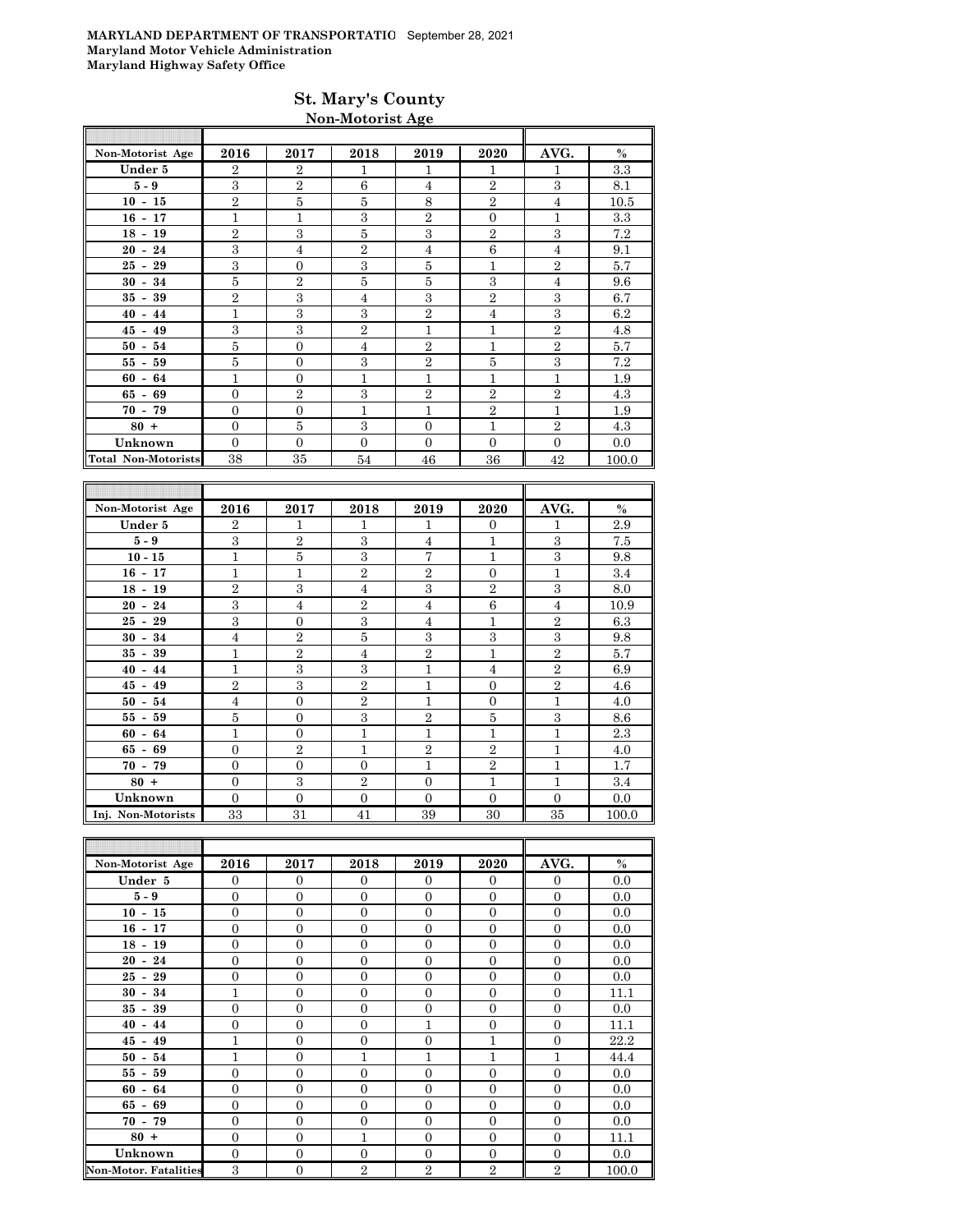F

| Non-Motorist Gender            | 2016           | 2017           | 2018           | 2019     | 2020           | AVG.           | $\%$          |
|--------------------------------|----------------|----------------|----------------|----------|----------------|----------------|---------------|
| Male                           | 29             | 22             | 36             | 28       | 26             | 28             | 67.5          |
| Female                         | 9              | 12             | 18             | 18       | 10             | 13             | 32.1          |
| Unknown                        | $\overline{0}$ | 1              | $\Omega$       | $\Omega$ | $\Omega$       | $\Omega$       | 0.5           |
| <b>Total Non-Motorists</b>     | 38             | 35             | 54             | 46       | 36             | 42             | 100.0         |
|                                |                |                |                |          |                |                |               |
|                                |                |                |                |          |                |                |               |
| Non-Motorist Gender            | 2016           | 2017           | 2018           | 2019     | 2020           | AVG.           | $\%$          |
| Male                           | 24             | 18             | 27             | 23       | 22             | 23             | 65.5          |
| Female                         | 9              | 12             | 14             | 16       | 8              | 12             | 33.9          |
| Unknown                        | $\overline{0}$ | 1              | $\theta$       | $\Omega$ | $\overline{0}$ | $\overline{0}$ | 0.6           |
| <b>Non-Motorist Injuries</b>   | 33             | 31             | 41             | 39       | 30             | 35             | 100.0         |
|                                |                |                |                |          |                |                |               |
|                                |                |                |                |          |                |                |               |
| Non-Motorist Gender            | 2016           | 2017           | 2018           | 2019     | 2020           | AVG.           | $\frac{0}{0}$ |
| Male                           | 3              | $\Omega$       | $\overline{2}$ |          | $\overline{2}$ | $\overline{2}$ | 88.9          |
| Female                         | $\overline{0}$ | $\Omega$       | $\overline{0}$ |          | $\overline{0}$ | $\overline{0}$ | 11.1          |
| Unknown                        | $\overline{0}$ | $\overline{0}$ | 0              | $\Omega$ | $\overline{0}$ | $\overline{0}$ | 0.0           |
| <b>Non-Motorist Fatalities</b> | 3              | $\overline{0}$ | $\overline{2}$ | $\rm{2}$ | 2              | $\overline{2}$ | 100.0         |

## **St. Mary's County**

T

╗

**Non-Motorist Gender**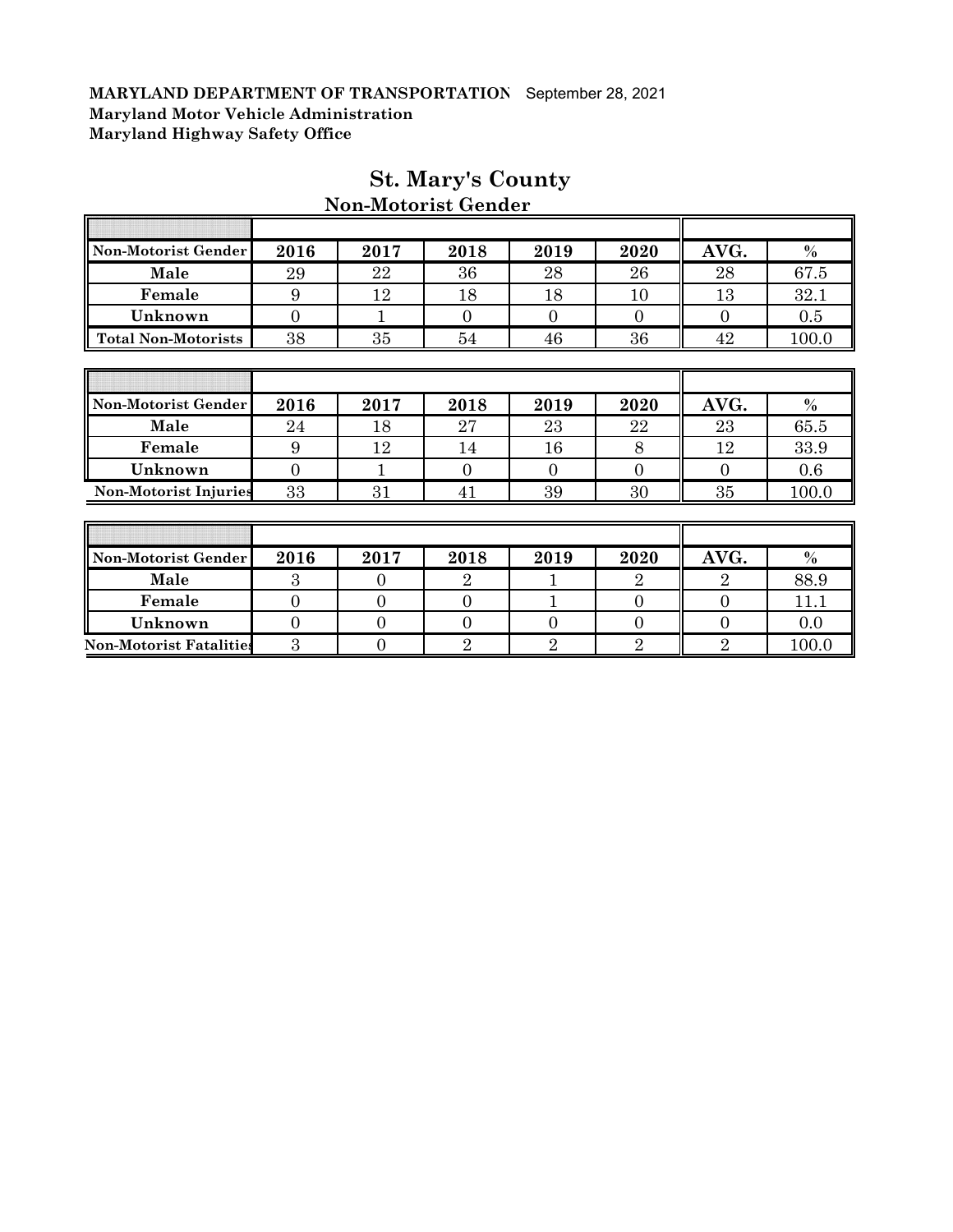#### **St. Mary's County Non-Motorist Location**

|                                          |                      |                        |                        |                  |                  |                        | $\%$    |
|------------------------------------------|----------------------|------------------------|------------------------|------------------|------------------|------------------------|---------|
| <b>Non-Motorist Location</b><br>Not App. | 2016<br>$\mathbf{0}$ | 2017<br>$\overline{2}$ | 2018<br>$\overline{0}$ | 2019<br>8        | 2020<br>0        | AVG.<br>$\overline{2}$ | 4.8     |
| Shoulder                                 | 13                   | $\overline{4}$         | 14                     | 3                | $\overline{2}$   | 7                      | 17.2    |
| Curb                                     | $\overline{0}$       | $\overline{0}$         | $\mathbf{0}$           | $\overline{0}$   | $\overline{0}$   | $\overline{0}$         | 0.0     |
| Sidewalk                                 | $\overline{2}$       | $\overline{0}$         | $\overline{2}$         | $\mathbf{1}$     | $\overline{0}$   | $\mathbf{1}$           | 2.4     |
| <b>Outside Right of Way</b>              | $\overline{2}$       | $\mathbf{1}$           | $\overline{0}$         | $\overline{2}$   | $\mathbf{1}$     | $\mathbf{1}$           | 2.9     |
| On Rd. at Crosswalk                      | $\,3$                | $\mathbf{1}$           | 3                      | $\overline{2}$   | $\overline{2}$   | $\overline{2}$         | 5.3     |
| On Rd. Not at Cross.                     | 11                   | 11                     | 14                     | 16               | 20               | 14                     | 34.4    |
| In School Bus Zone                       | $\mathbf{0}$         | $\overline{0}$         | $\overline{0}$         | $\overline{0}$   | $\overline{0}$   | $\overline{0}$         | 0.0     |
| In Bikeway                               | $\overline{0}$       | $\overline{0}$         | $\overline{0}$         | $\mathbf{1}$     | $\mathbf{1}$     | $\overline{0}$         | 1.0     |
| <b>At Inter Marked Crosswal</b>          | $\overline{0}$       | $\overline{0}$         | 1                      | 1                | 1                | 1                      | 1.4     |
| <b>At Inter No Crosswalk</b>             | $\mathbf{0}$         | $\,6$                  | $\overline{4}$         | $\boldsymbol{0}$ | $\mathbf{1}$     | $\overline{2}$         | $5.3\,$ |
| <b>Driveway Access</b>                   | $\mathbf{0}$         | $\overline{0}$         | $\overline{0}$         | $\mathbf{0}$     | $\mathbf{1}$     | $\overline{0}$         | 0.5     |
| Median                                   | $\overline{0}$       | $\overline{0}$         | $\overline{0}$         | $\mathbf{0}$     | $\mathbf{1}$     | $\overline{0}$         | 0.5     |
| Island                                   | $\overline{0}$       | 0                      | $\mathbf{0}$           | $\mathbf{0}$     | 0                | $\mathbf{0}$           | 0.0     |
| <b>Shared Use Path or Trails</b>         | $\mathbf{0}$         | $\mathbf{1}$           | $\overline{0}$         | $\overline{0}$   | $\overline{0}$   | $\overline{0}$         | 0.5     |
| <b>Inside Building</b>                   | $\mathbf{0}$         | $\mathbf{0}$           | $\boldsymbol{6}$       | $\mathbf{1}$     | $\overline{0}$   | 1                      | 3.3     |
| Midblock Marked Crosswa                  | $\boldsymbol{0}$     | $\overline{0}$         | $\overline{0}$         | $\mathbf{0}$     | $\overline{0}$   | $\overline{0}$         | 0.0     |
| Other/Unk.                               | 7                    | 9                      | 10                     | 11               | 6                | 9                      | 20.6    |
| <b>Total Non-Motorists</b>               | 38                   | 35                     | 54                     | 46               | 36               | 42                     | 100.0   |
|                                          |                      |                        |                        |                  |                  |                        |         |
|                                          |                      |                        |                        |                  |                  |                        |         |
| <b>Non-Motorist Location</b>             | 2016                 | 2017                   | 2018                   | 2019             | 2020             | AVG.                   | $\%$    |
| Not App.                                 | $\theta$             | 2                      | 0                      | 8                | 0                | 2                      | 5.7     |
| Shoulder                                 | 12                   | $\overline{4}$         | 10                     | $\overline{2}$   | $\overline{2}$   | 6                      | 17.2    |
| Curb                                     | $\boldsymbol{0}$     | $\overline{0}$         | $\overline{0}$         | $\mathbf{0}$     | $\overline{0}$   | $\overline{0}$         | 0.0     |
| Sidewalk                                 | $\overline{2}$       | $\overline{0}$         | 1                      | $\mathbf{1}$     | $\overline{0}$   | 1                      | 2.3     |
| <b>Outside Right of Way</b>              | $\overline{2}$       | 1                      | $\overline{0}$         | $\overline{2}$   | $\overline{0}$   | 1                      | 2.9     |
| On Rd. at Crosswalk                      | $\overline{2}$       | $\mathbf{1}$           | $\overline{2}$         | $\mathbf{1}$     | $\overline{2}$   | $\overline{2}$         | 4.6     |
| On Rd. Not at Cross.                     | 9                    | 10                     | 11                     | 12               | 16               | 12                     | 33.3    |
| <b>In School Bus Zone</b>                | $\mathbf{0}$         | $\overline{0}$         | $\overline{0}$         | $\mathbf{0}$     | $\overline{0}$   | $\overline{0}$         | 0.0     |
| In Bikeway                               | $\overline{0}$       | $\overline{0}$         | $\overline{0}$         | $\mathbf{1}$     | $\mathbf{1}$     | $\overline{0}$         | 1.1     |
| Inter Marked Crosswalk                   | $\boldsymbol{0}$     | 0                      | $\mathbf{1}$           | 1                | 1                | 1                      | 1.7     |
| <b>At Inters No Crosswalk</b>            | $\boldsymbol{0}$     | $\overline{4}$         | $\overline{2}$         | $\mathbf{0}$     | 1                | 1                      | 4.0     |
| <b>Driveway Access</b>                   | $\overline{0}$       | $\overline{0}$         | $\overline{0}$         | $\overline{0}$   | $\mathbf{1}$     | $\overline{0}$         | 0.6     |
| Median                                   | $\mathbf{0}$         | 0                      | $\overline{0}$         | $\overline{0}$   | $\mathbf{1}$     | $\overline{0}$         | 0.6     |
| Island                                   | $\overline{0}$       | $\overline{0}$         | $\mathbf{0}$           | 0                | 0                | $\overline{0}$         | 0.0     |
| <b>Shared Use Path or Trails</b>         | $\mathbf{0}$         | 1                      | $\overline{0}$         | $\overline{0}$   | $\overline{0}$   | $\mathbf{0}$           | 0.6     |
| <b>Inside Building</b>                   | $\overline{0}$       | $\mathbf{0}$           | $\overline{4}$         | $\mathbf{1}$     | $\overline{0}$   | 1                      | 2.9     |
| Midblock Marked Crosswa                  | $\mathbf{0}$         | $\overline{0}$         | $\overline{0}$         | $\mathbf{0}$     | $\boldsymbol{0}$ | $\overline{0}$         | 0.0     |
| Other/Unk.                               | $\,6$                | 8                      | 10                     | 10               | 5                | 8                      | 22.4    |
| <b>Injured Non-Motorists</b>             | 33                   | 31                     | 41                     | 39               | 30               | 35                     | 100.0   |
|                                          |                      |                        |                        |                  |                  |                        |         |
|                                          |                      |                        |                        |                  |                  |                        |         |
| Non-Motorist Location                    | 2016                 | 2017                   | 2018                   | 2019             | 2020             | AVG.                   | $\%$    |
| Not App.                                 | $\mathbf{0}$         | $\overline{0}$         | 0                      | 0                | $\mathbf{0}$     | $\mathbf{0}$           | 0.0     |
| Shoulder                                 | $\mathbf{1}$         | $\overline{0}$         | $\overline{0}$         | $\overline{0}$   | $\overline{0}$   | $\overline{0}$         | 11.1    |
| Curb                                     | $\mathbf{0}$         | $\overline{0}$         | $\overline{0}$         | $\mathbf{0}$     | $\boldsymbol{0}$ | $\mathbf{0}$           | 0.0     |
| Sidewalk                                 | $\mathbf{0}$         | $\mathbf{0}$           | $\overline{0}$         | $\mathbf{0}$     | $\boldsymbol{0}$ | $\mathbf{0}$           | 0.0     |
| <b>Outside Right of Way</b>              | 0                    | 0                      | $\overline{0}$         | $\overline{0}$   | $\mathbf{1}$     | $\overline{0}$         | 11.1    |
| On Rd. at Crosswalk                      | $\boldsymbol{0}$     | $\mathbf{0}$           | $\mathbf{0}$           | $\mathbf{1}$     | $\boldsymbol{0}$ | $\boldsymbol{0}$       | 11.1    |
| On Rd. Not at Cross.                     | $\mathbf{1}$         | 0                      | $\overline{2}$         | $\mathbf{1}$     | $\mathbf{1}$     | 1                      | 55.6    |
| In School Bus Zone                       | $\boldsymbol{0}$     | $\overline{0}$         | 0                      | $\mathbf{0}$     | $\boldsymbol{0}$ | $\boldsymbol{0}$       | 0.0     |
| In Bikeway                               | $\overline{0}$       | $\overline{0}$         | $\overline{0}$         | $\mathbf{0}$     | $\overline{0}$   | $\overline{0}$         | 0.0     |
| <b>Inters Marked Crosswall</b>           | $\mathbf{0}$         | $\mathbf{0}$           | $\mathbf{0}$           | $\mathbf{0}$     | $\boldsymbol{0}$ | $\mathbf{0}$           | 0.0     |
| At Inters No Crosswalk                   | $\mathbf{0}$         | $\mathbf{0}$           | $\overline{0}$         | $\mathbf{0}$     | $\mathbf{0}$     | $\mathbf{0}$           | 0.0     |
| <b>Driveway Access</b>                   | $\overline{0}$       | $\overline{0}$         | $\overline{0}$         | $\mathbf{0}$     | $\boldsymbol{0}$ | 0                      | 0.0     |
| Median                                   | $\overline{0}$       | $\overline{0}$         | $\overline{0}$         | $\overline{0}$   | $\overline{0}$   | $\overline{0}$         | 0.0     |

**Island** 0 0 0 0 0 0 0.0

**Shared Use Path or Trails** 0 0 0 0 0 0 0.0 **Inside Building** 0 0 0 0 0 0 0.0 **Midblock Marked Crosswa** 0 0 0 0 0 0 0 0 0 0 0 0.0 **Other/Unk.** 1 0 0 0 0 0 0 11.1 **Non-Motorist Fatalities** 3 0 2 2 2 2 100.0